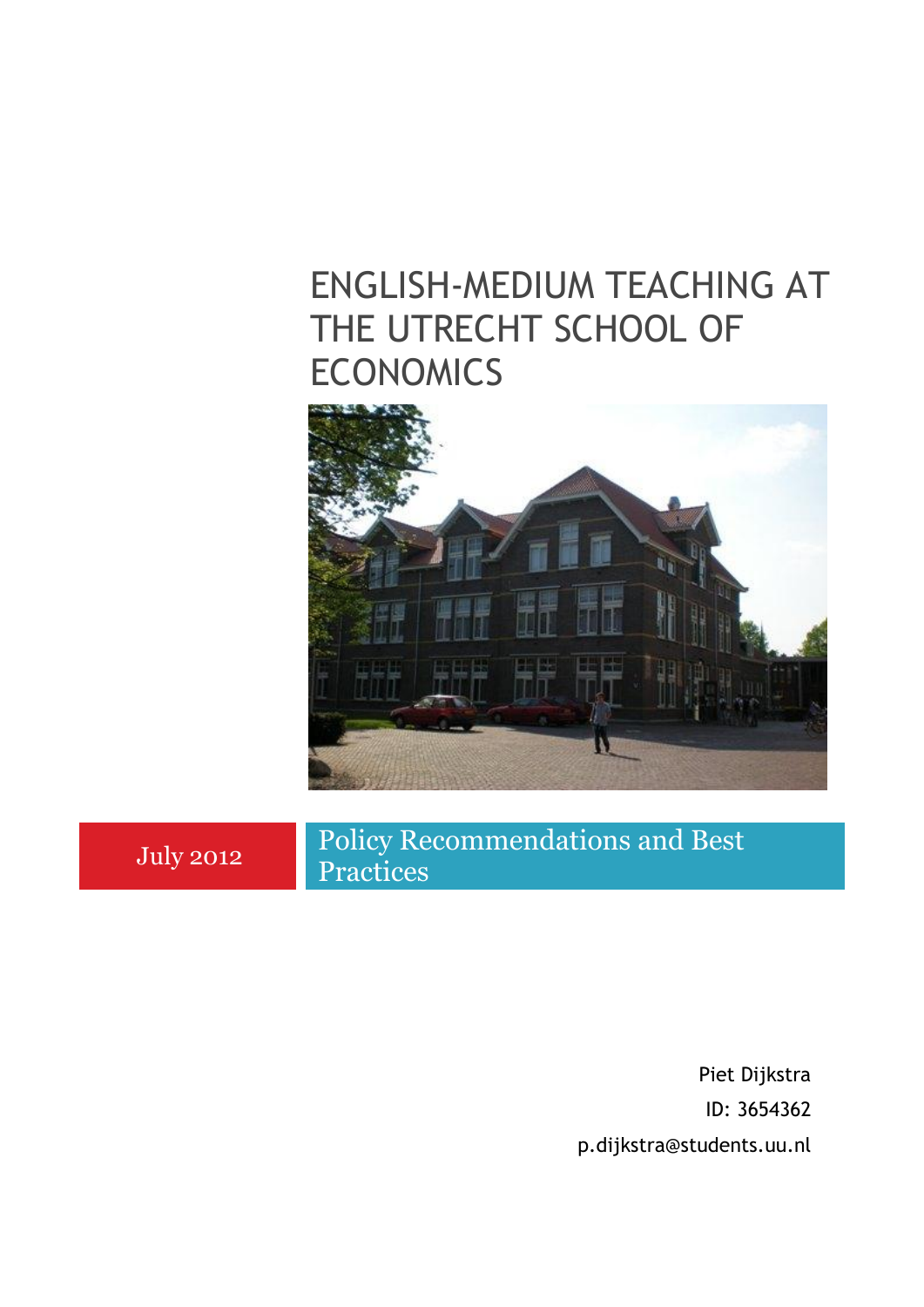# English-medium Teaching at the Utrecht School of Economics **POLICY RECOMMENDATIONS AND BEST PRACTICES**

❝**One language sets you in a corridor for life. Two languages open every door along the way.**❞

‒Frank Smith

## 1. INTRODUCTION

This report deals with English-medium Teaching at the Utrecht School of Economics (USE). USE is the economics department of the faculty of Law, Economics and Governance of Utrecht University and, like other academic economics departments, is heavily oriented towards an international learning environment.

Internationalisation in higher education is often accompanied by student and staff recruitment outside national borders and since prospective students and lecturers are not expected to learn Dutch, English is chosen as the medium of instruction. Policy concerning internationalisation is primarily centred on recruitment and cooperation with other (international) universities and institutions, but language does not appear to be a policy priority.

This report sets out to discover the role of language in (internationalisation) policy by taking USE as a case study of language policy in practice. It will describe what the policy looks like and what its goals are. From the analysis of the existing policy, several recommendations will be made that aim to improve the effectiveness of the language policy and contribute to a better structure.

In section 2, a brief overview will be given on the current state of affairs of English-medium teaching in Dutch higher education, including recent recommendations of the Education Council of the Netherlands, followed by a set of criteria by which English-medium teaching can be judged.

Section 3 of the report outlines the English-taught programmes at USE, the characteristics of its language policy and related matters, before an analysis is made in section 4.

Section 5 of the report contains five recommendations that aim to present suggestions for a more structural, quality-driven and evaluation-based approach to language policy at USE. A brief conclusion is given in section 6.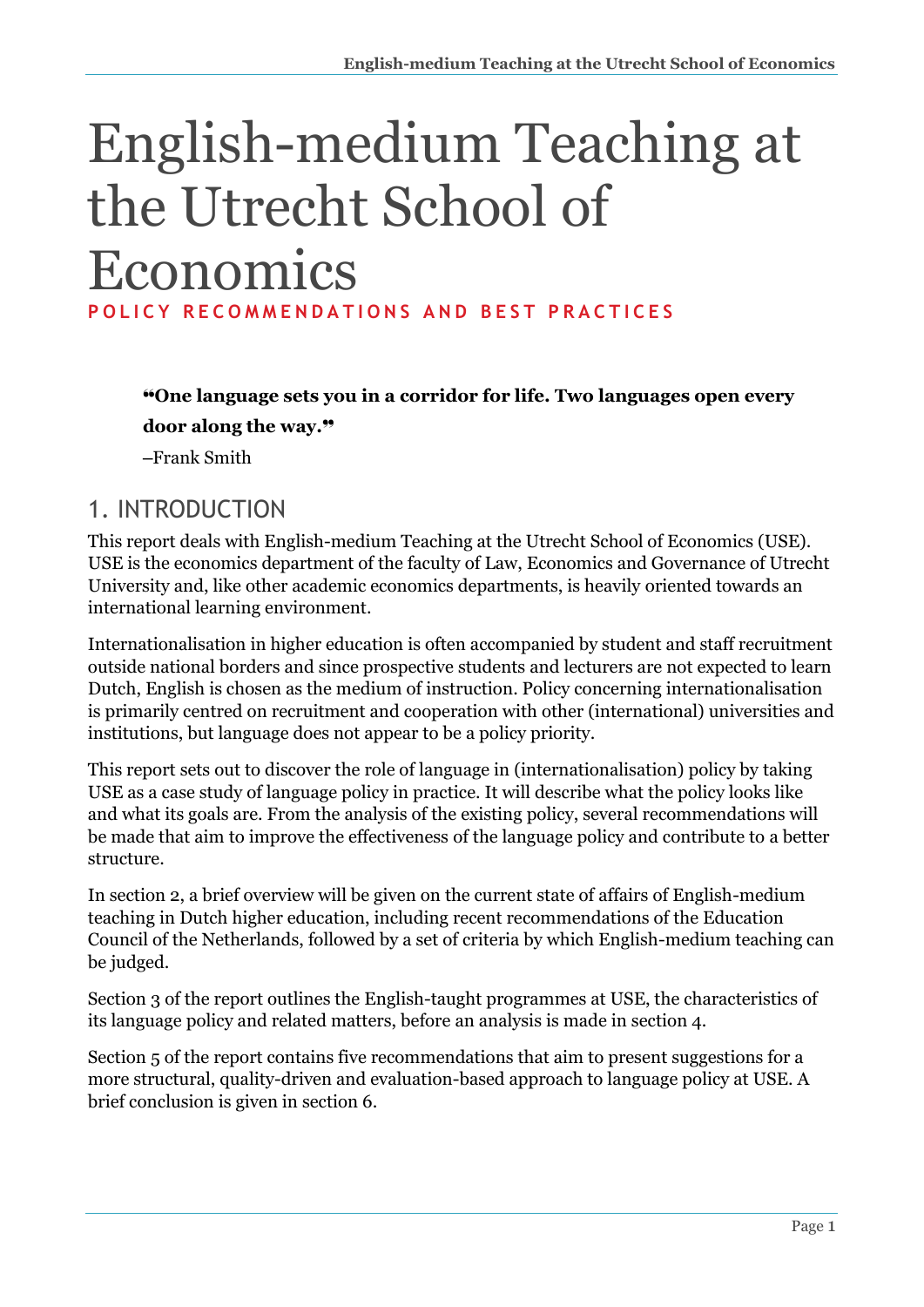## 2. BACKGROUND

In this section, a short overview will be given of the current state of affairs with regard to English-medium teaching in Dutch higher education as well as a set of criteria that can be distilled from the literature on the topic.

## **2.1 English in Dutch higher education**

Since the Bologna Agreements and the structural and organisational convergence of European higher education, internationalisation in Dutch higher education has become increasingly widespread. The ECTS credit system and the bachelor-master structure allow for greater mobility of students and Dutch institutions have gladly opened their doors for foreign students and researchers. With English as the 'de facto' lingua franca of the academic world, it makes sense to offer English-taught programmes. Foreign students do not have to learn Dutch in order to study in the Netherlands and Dutch students prepare for an international career in an international learning environment with English as the common language.

Dutch institutions of higher education have quickly developed English-medium programmes and currently, well over half of the academic master's programmes in the Netherlands are taught in English<sup>1</sup>. This development is not without its critics. Critics in the political and academic arena have more than once voiced their concern for the position of Dutch as a language of culture and science. With English seemingly taking over the prestigious domain of science and higher education, it is feared that Dutch will lose status and become a 'common' or 'inferior' language. Although higher education is commonly considered to carry the responsibility of promoting the position of the Dutch language as a language of science and culture, the law provides a framework for universities and institutions of higher vocational education to teach in a different language. The rapidly growing number of English-medium programmes show that they are eager to make use of this opportunity.

Another concern around the 'anglification' of higher education is one for the quality of education. Seminal studies by Vinke et al. (1998) and Klaassen (2001) have indicated that teachers are less able to express themselves clearly and accurately, have less interaction with students and feel less secure about their flexibility and ability to improvise, when teaching in a language other than their mother tongue. Furthermore, teaching in English does not only require language skills, but also other didactic skills that come with an international classroom setting.

The debate on English in higher education in Flanders is similar and even more focused on the role of Dutch as the language of science and culture. The Dutch language is closely linked to the Flemish identity and the right to have higher education in Dutch is a great point of pride after a long history of dominion by the French language. In the debate in Flanders the wish to protect the status of the Dutch language is starkly opposed by the need to fully join the international knowledge-based society. Although Flemish legislation contains the same provisions for allowing English-language content in academic programmes, there are strict quotas limiting the amount of courses in English. Only 10 percent of bachelor's programmes may be given in English and for every English-taught programme there must be a Dutch equivalent in the province. On July  $5<sup>th</sup>$  2012, Flemish parliament approved an amendment on

-

<sup>1</sup> Onderwijsraad, 2011.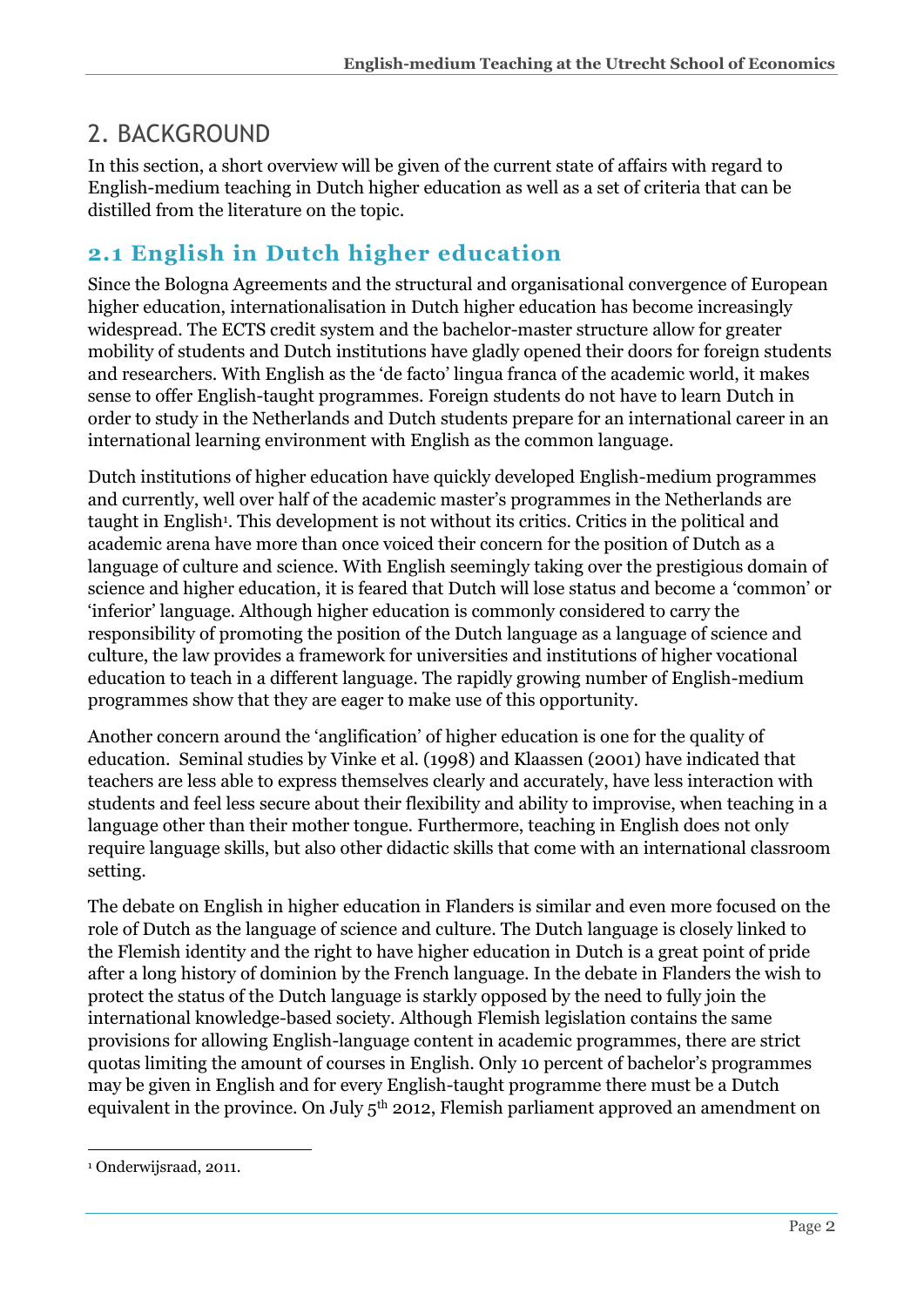the legislation, allowing for more English-taught programmes (18,33% bachelor's, 50% master's) and more flexibility with regard to Dutch equivalents of English-taught programmes, widening the range to the entire region of Flanders. These amendments were proposed and approved for the promotion of internationalisation in Flemish higher education and they contain stipulations on qualifications for foreign teachers and Flemish teachers in the Englishtaught programmes.

In October of 2011 the Education Council of the Netherlands (Onderwijsraad) published a report on English-medium teaching in Dutch higher education. The council states that English as a medium of instruction is an inescapable reality in the increasingly internationalising institutions and programmes of Dutch higher education. Although higher education is formally tasked with being the keeper of Dutch language and culture, it also has an important role to play in the international knowledge-based society. The central question of the report is how all the actors involved can on the one hand stimulate the development of high quality Englishmedium programmes, while on the other hand protect the position of Dutch as a language of science and culture. The report contains four recommendations for the government and the institutions of higher education.

### **RECOMMENDATIONS BY THE EDUCATION COUNCIL OF THE NETHERLANDS**

- 1. The first recommendation is for all institutions of higher education to write a clear and motivated vision on internationalisation and the use of languages in the programmes. This vision serves as a means of communicating the motives behind offering programmes in a language other than Dutch and can provide clarity for prospective students and society.
- 2. The second recommendation focuses on the quality of English-medium education. The council states that teaching staff in English-medium programmes need additional skills for teaching in an international setting. Language skills and intercultural didactic skills of the teaching staff should be evaluated and be part of the process of acquiring a Basic Teaching Qualification (BKO). Furthermore, the council advises quality criteria for internationalisation (teacher skills, training facilities) be taken into account in the accreditation process for the programmes by the Dutch-Flemish Accreditation Organisation (NVAO).
- 3. The third recommendation states that the requirements for the language skill level of both Dutch and foreign students should be equal and comparable. Foreign students have to obtain a certain score in a representative language test like IELTS and TOEFL and the same level should be expected of Dutch students. The council considers the end terms of Dutch secondary education to be sufficient for entry into an Englishmedium programme, once linked to the adequate referential descriptions of the Common European Framework of Reference for Languages, but it is the responsibility of the institutions to make sure the students maintain their language skill level by providing facilities for training. Furthermore, the council encourages further stimulation of English as a medium of instruction in primary and secondary education to solidify the English language skills of Dutch students in the long run.
- 4. The fourth recommendation deals with the role of the Dutch language for foreign staff and students who stay in the Netherlands for longer than a year. The council states that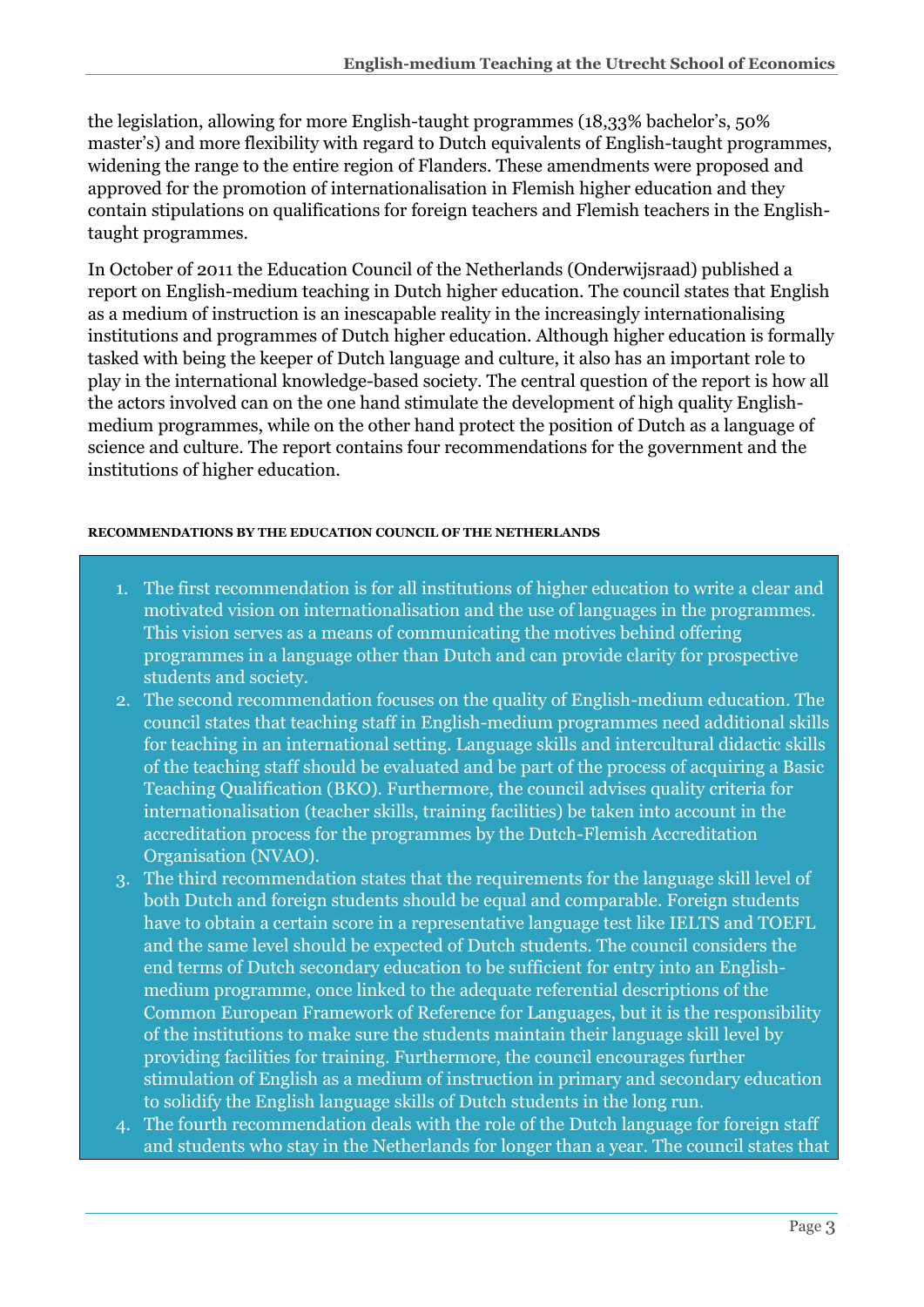institutions of higher education should provide facilities for foreign staff and students to receive a substantial introduction to the Dutch language and culture, in order for them to be able to participate in and contribute to Dutch society. According to the council, these facilities should also be evaluated in the accreditation process.

## **2.2 Criteria for English-medium Teaching**

With its recommendations, the Education Council of the Netherlands does not question the role of English in Dutch higher education, but rather aims for the highest possible quality of English-medium programmes. This is evidenced by the call for a clearly motivated vision on internationalisation, quality standards for teachers and facilities and the evaluation thereof in the accreditation process of the programmes. These considerations provide a solid basis for the evaluation of policy regarding English-medium teaching.

In order to be able to teach in English in an academic setting, teachers and students need to have adequate English language skills. Not only do students need to be able to read and understand English to follow the lectures and study the materials, they also must be able to speak and write at a certain level for papers and presentations. A certain language level can be expected of the student and there is less focus on language learning itself when compared to a secondary education context. Nevertheless, one of the goals of academic education in general is the development of the language and communication skills of the students. Therefore, it can be expected that students in an English programme will improve their language skills in the target language.

To ensure that the language skills of the students are adequate, standards are needed. In the Netherlands, the exit terms of English in secondary education are considered to be sufficient for entry into an English academic programme. For foreign students, Cambridge language certificates or test scores from an internationally accepted test like IELTS or TOEFL serve as a check at the gate.

For students to develop their (academic) language skills, an environment is needed in which this is possible. Krashen's input hypothesis (Krashen, 1981) states that language learning is best served in an environment where the linguistic input is just a level above the level of the language learner (interlanguage +1). Besides language skills, students need to develop their academic skills and both go hand in hand. Even more than in Dutch language programmes, students need guidance in the development of their academic skills, as many of them are nonnative speakers of the language that is used. Studies by Rijlaarsdam et al. (2005) and Lee (2011) have shown that (peer) feedback is a very important factor in developing writing skills. In an English-medium teaching setting, academic skills should not be separated from language skills and an environment with stimulating input and adequate (language) skill training structures would be ideal.

Teachers and lecturers in an English programme have to be able to hold lectures, communicate with students and convey knowledge in the target language. Furthermore they assist the students in the development of their language skills and must therefore be able to guide and correct them. It may therefore be expected that the language skills of the teaching staff are at a higher level than what is expected of the students. Furthermore, teachers need to be able to teach to an intercultural group of students, considering the cultural sensibilities of students and their ability to learn in English.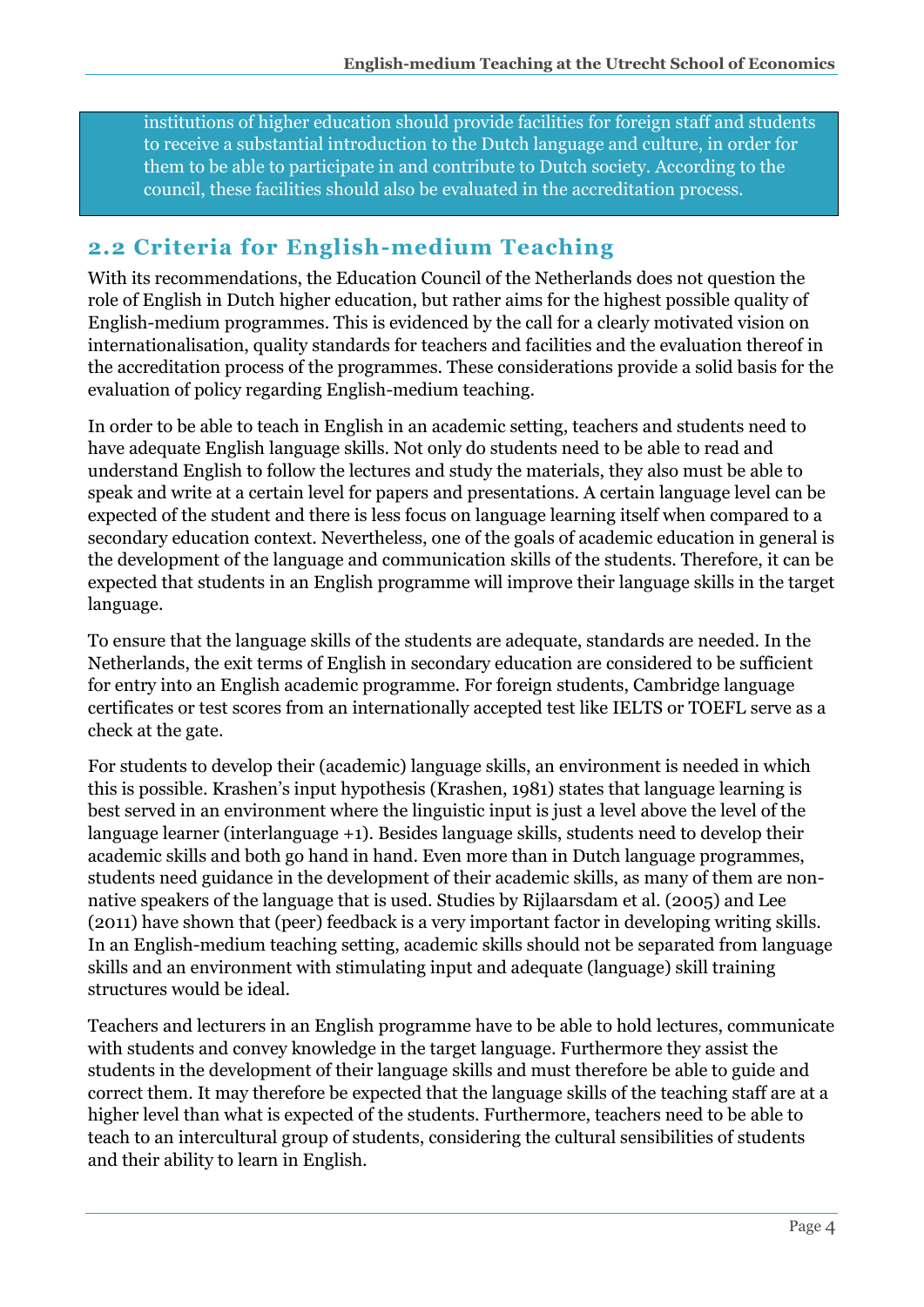### **CRITERIA FOR ENGLISH-MEDIUM TEACHING**

- Students need to be able to improve their language skills in an environment with high quality input, provided by the study materials, group discussions and teachers.
- Attention to the students' productive skills through feedback mechanisms and (language) skills training.
- Teachers need to have high-level language skills and adequate intercultural didactic competence to teach in English to a diverse group of students.
- For the optimal realisation of such a learning environment, support structures need to be in place for the evaluation of the students' language skills, academic and language skill training for students and the training of teachers in the various skills that are needed in this setting.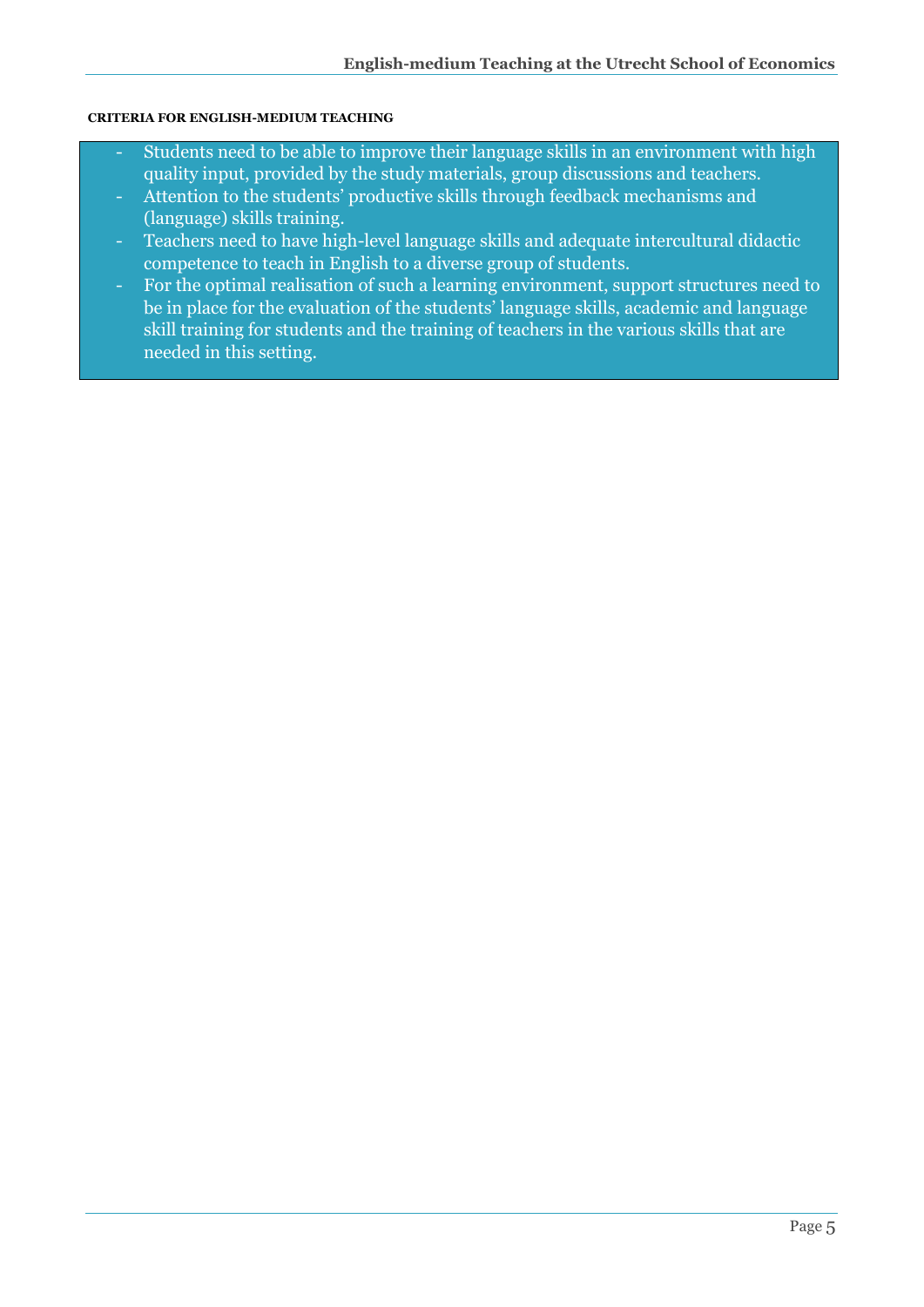## 3. ENGLISH-MEDIUM TEACHING AT USE AND LANGUAGE POLICY

The Utrecht School of Economics does not have a central language policy. Even though internationalisation is and has been an important focus point for Utrecht University, the only language policy that has been formulated is found in the legally prerequisite documents. The Law on Higher Education and Scientific Research (WHW) requires the Dutch institutions of higher education to have a Code of Conduct on the language of instruction, but in this document, the practicalities of English-medium teaching are delegated to the faculty organization, under responsibility of the dean. Although there is no central policy on language at USE, there are several measures and projects related to language2.

The Utrecht School of Economics offers a bachelor's programme in Economics and Business Economics as well as three specialized master's programmes. Like many other master's programmes (especially in the field of economics), the graduate programmes at USE are fully taught in English. The bachelor's programme exists in two variants, one taught in English, the other taught in Dutch. Economics and Business Economics is a special case, as it is one of only four English bachelor's programmes at Utrecht University and the parallel Dutch programme makes it one of a kind. Both variants share lectures and study materials, making part of Dutch programme English-taught as well. The main difference is the language of communication during the work groups. In the Dutch programme, teachers and students discuss the material in Dutch. Students in the English programme are required to follow a certain number of courses taught in English, as there are elective courses in the minor that are taught in Dutch.

The English programme, started in 2004-2005, is becoming increasingly popular as the majority of undergraduate students is enrolled in the English variant, as opposed to a nearly even division in 20083. The English-taught undergraduate program was established with internationalisation objectives in mind. The highly international nature of the field of economics makes it an obvious candidate for programmes that attract international staff and students. The teaching materials are primarily written in English and for many Dutch students it is a small step to the English programme, since the main difference with the Dutch programme is the contact language in the weekly tutorials.

The English contingent of Economics and Business Economics achieves better results compared to the Dutch contingent and this is mainly attributed to the foreign students. They are considered to be more driven to excel as they have chosen to go to another country to pursue their studies. Studying in the Netherlands is relatively expensive for foreign students, so they are perhaps more focused on getting good results from their endeavour.

There have been problems with the English language skill level of first-year students in the English programme affecting study results. The entry requirements in the form of IELTS/TOEFL tests and the exit terms of Dutch secondary education apparently do not guarantee that every student has an adequate grasp on the English language for the Englishtaught economics programme. After successful pilots, USE will introduce a mandatory diagnostic language test for first-year students in the upcoming academic year. During the first

<sup>-</sup><sup>2</sup> All information that was not gathered from available documentation was acquired from an interview and further correspondence with Caro Bliekendaal, head of the Education and Student Department of USE and Paula Meijers, Educational Policy Advisor at USE.

<sup>3</sup> Utrecht School of Economics Annual Report 2008.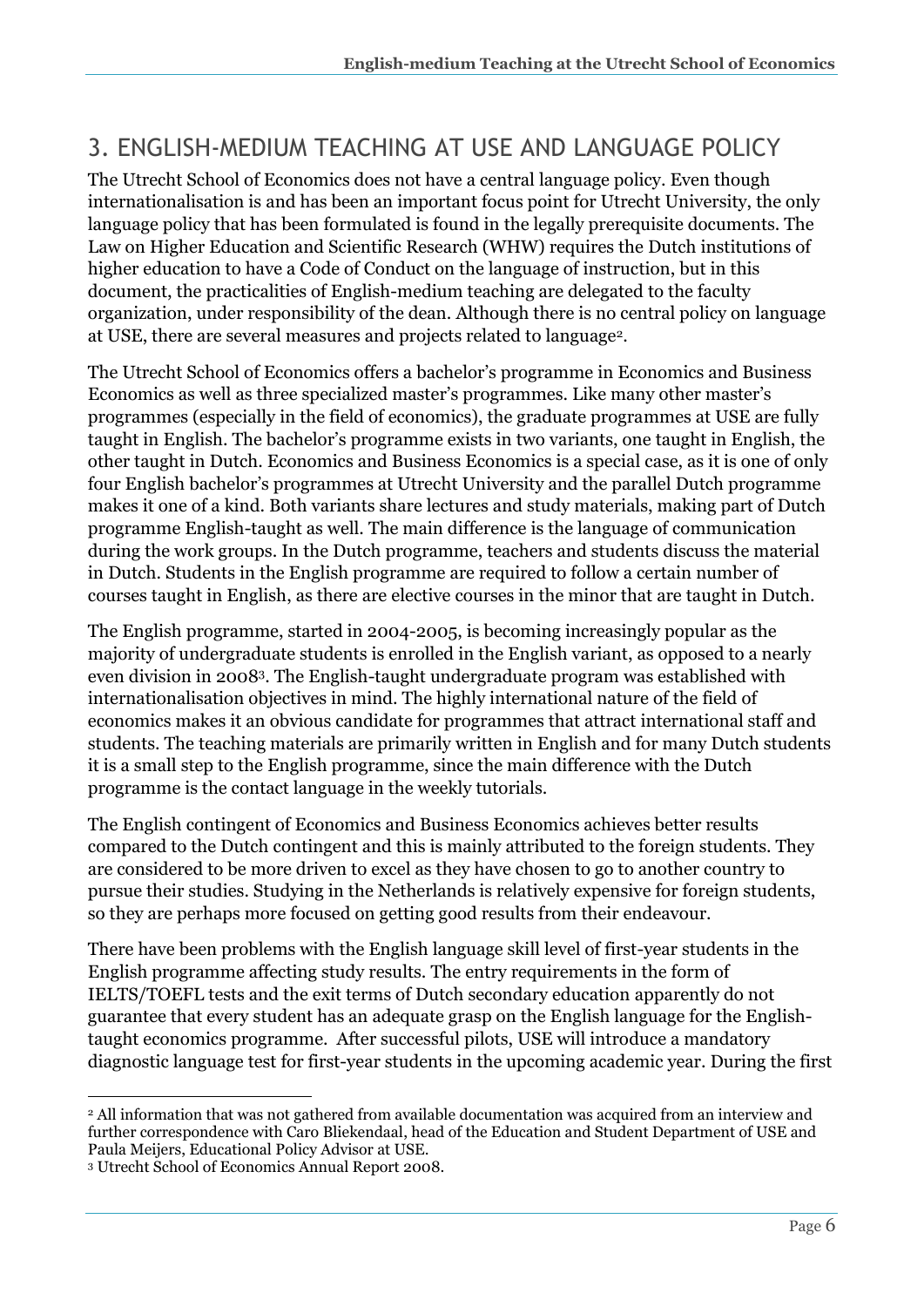course of the year, first-years might get a strong recommendation to improve their English language skills through extra courses if their test score indicates that their English is at a too low level. The test is primarily focused on raising the awareness of the students regarding their own skill level. Students who struggle with English are warned early on in their studies, preventing failure and lowering the chances of students dropping out or receiving a binding study advice. Dutch students even have the option to switch to the Dutch programme and continue their studies.

Academic skills are part of the curriculum and students must receive a passing grade for the papers they write and the presentations they give, among other things. Language and language use are part of the evaluation, but they are just a subcategory of the overall evaluation. It is very well possible that a student gets by with poor language skills, because the content of the work is of a high standard. A short-lived project existed, where language experts proofread students' English papers and provided feedback. Students reportedly were found to do very little with the feedback they received and the project was discontinued.

In order to prepare the students of the Dutch economics programme for their prospective international working environments, they have to write a paper in English and give a presentation in English at least once during their studies.

All lecturers at USE teach in English and they have all undergone an English language test at the James Boswell Institute, a language centre affiliated with Utrecht University. This test was purely one of language skills. Didactic skills for teaching in an international classroom were not tested. Not all teaching staff passed the language test and some have had follow-up courses.

There are also measures with regard to the Dutch language. International staff at USE is expected to learn Dutch within two years if they start a long term commitment at USE. There is no prescribed way to do this. Foreign students who wish to learn Dutch can take a course at the James Boswell Institute. This course is paid for by the Utrecht School of Economics if the student passes the course.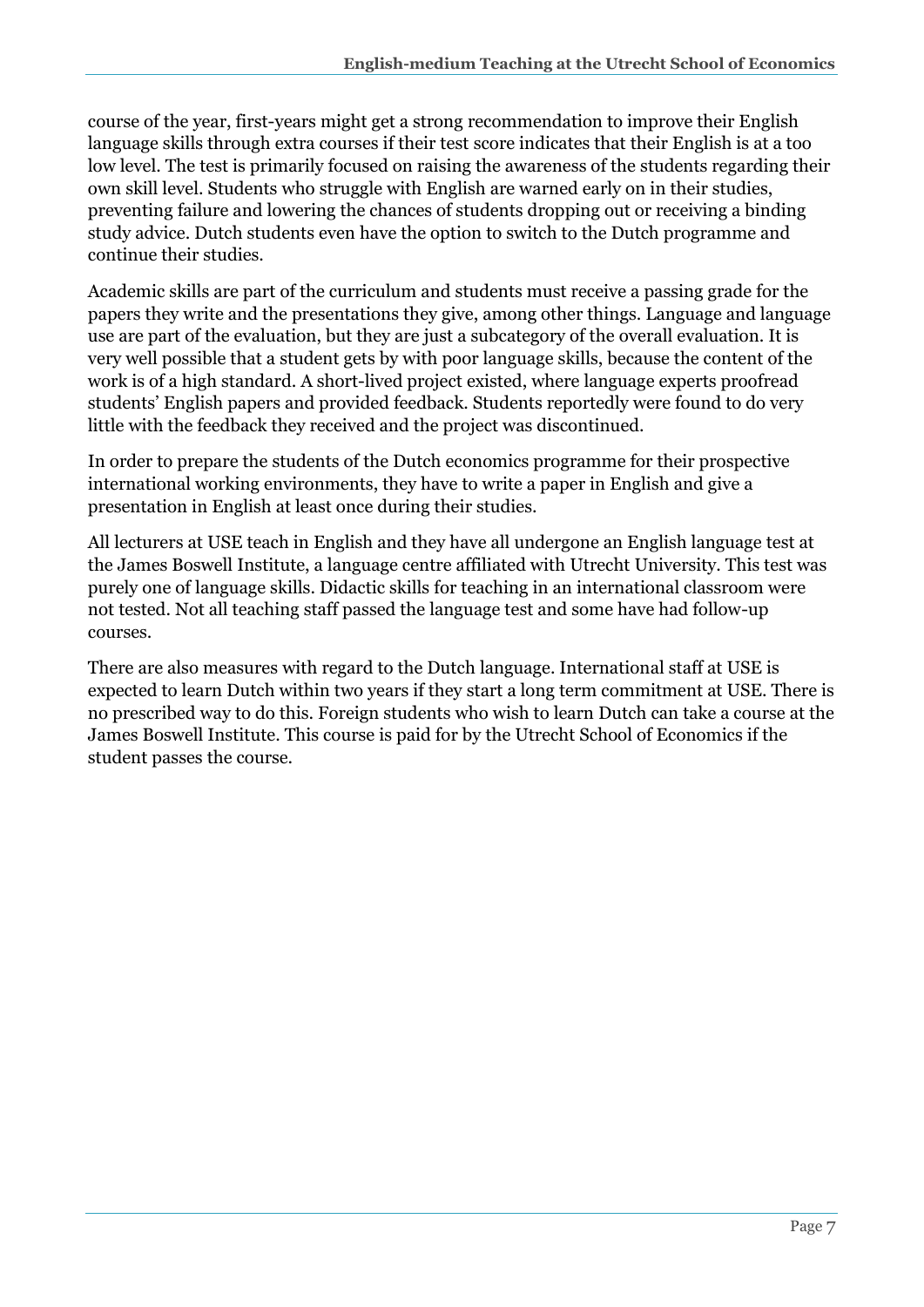## 4. ANALYSIS

Given the international character of the field of economics and the prospective working environments of USE's graduates, English-medium teaching at USE can be clearly motivated and justified under the university's code of conduct. English is the main language at USE and the English-medium bachelor's programme is relatively unique within the university. Nevertheless, there is very little to be found on language use in the policy documents.

As there is very little explicit policy with regard to language, there seems to be a lack of concrete structure. Several projects exist or have existed, but there are no clear policy lines set for language. The diagnostic test for first-year students shows there is a concern for the language skill level of the first-year students, but there are no strict consequences to the test and it is unclear whether the test will become a permanent measure. There is currently no follow-up to the writing feedback project and it appears that measures such as the aforementioned are initiated without a broader context in mind.

USE (and Utrecht University in general) does not only aim to prepare students for an international working environment, it also aims to deliver excellent students. An important aspect of navigating an international working environment is language skill. In this perspective, the English language should not just be a means to an end, but a goal itself. When students begin their studies at USE, their language skills are expected to be adequate for their direct academic context, but there is no explicit focus on improvement or fine-tuning of these skills. Academic skills like writing and presenting are part of the overall learning process throughout the programme, but language skills only play a minor role in the evaluation, depending on the teacher's focus.

Although all teachers have undergone language tests and new staff are evaluated on their language skills as well, there is no explicit mention of requirements. The BKO/SKO-regulations state that teachers need to have 'adequate' language skills in the instruction language in question, but this is evaluated on an individual basis. No mention is made of other skills specific to teaching in an English-medium environment or intercultural context. The BKO/SKO-regulations are written at a faculty level, but there should be no problem with specific extra requirements for teachers in an English-taught undergraduate programme.

Although this report is focused on English-medium teaching, it is interesting to see that the Dutch language is promoted at USE. For practical purposes, international staff members are expected to learn Dutch and Dutch courses for foreign students are financed by USE if the student is successful. Taking away the financial obstacle seems to be an effective way of providing the foreign students with an incentive to learn Dutch as around 30 to 40 students successfully pas the course each year.

Language does not seem to be a priority from a policy perspective at USE, although the department strongly differs from other departments at Utrecht University because of its English-taught bachelor's programme. There are issues related to language, but there does not seem to be a policy structure to help shape measures in the context of a coherent vision on language use.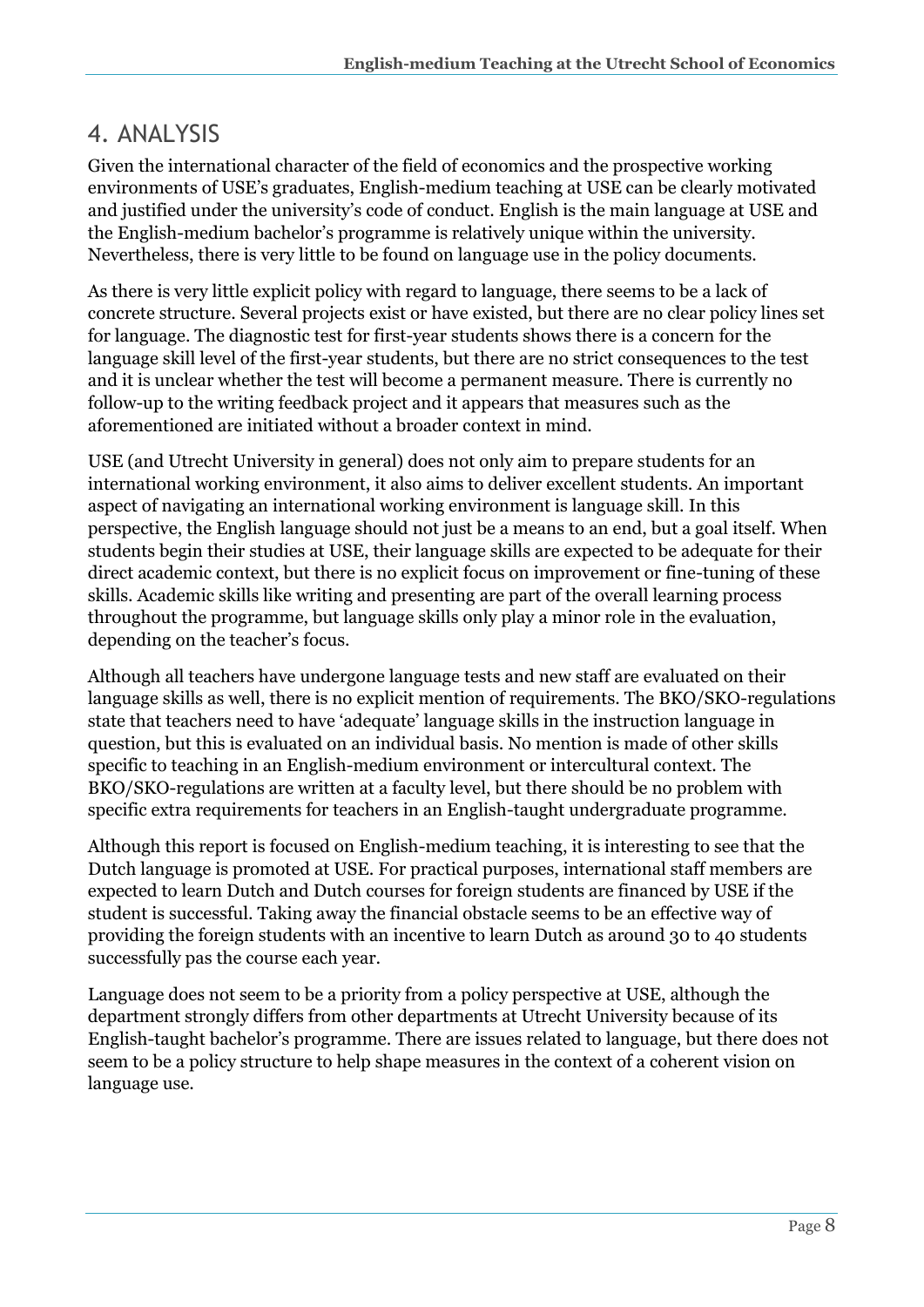## 5. RECOMMENDATIONS

In this section, five recommendations will be presented that together cover the criteria and focus points addressed above. All recommendations are focused on creating stable frameworks within which policy measures can be developed to improve and solidify the role of language policy in internationalisation policy. Furthermore, these frameworks allow for a better overview of the situation and in the evaluation and improvement of the measures.

## **Recommendation 1:**

**Put language on the policy agenda.**

A comprehensive language policy is needed to ensure quality management and evaluability. The first step towards improvement of the language policy at USE is one of formalisation and agenda-setting. Like Utrecht University, USE does not have an overarching central language policy. There are language elements in many parts of the department's organisation, but there is no comprehensive approach. Language is not a priority and measures are initiated when problems appear to arise. This approach is very reactive and may prove to be problematic when a problem arises that is not easily remedied. Making language a policy priority helps monitoring ongoing processes and stimulates evaluation.

A comprehensive language policy could be an integral part of a larger internationalisation policy, or a separate initiative. A separate central language policy would give it more prominence, but the strong association with internationalisation might provide it with a more direct context in an integrated role. In either case, clear goals should be formulated in order to give direction to the policy process. The issues that have been mentioned in the preceding chapters are examples of problems that can be categorised under certain 'pillars' of language policy. Many of these pillars are already points of attention, but they are dealt with on a seemingly *ad hoc* basis and from an isolated perspective. Formulating goals, focus points and measures in one coherent vision puts all aspects of language policy in a common perspective and facilitates problem-solving and other interventions towards a clear objective.

Another advantage of formulating a language policy is evaluability. When plans and measures go through a policy cycle of initiative, implementation and evaluation, it is easier to analyse results, evaluate the policy and further develop it. Formalisation of language related policy provides a better overview and allows for focused intervention, if needed. The current situation, with separate projects that are initiated when a problem arises, lacks coherence and fosters a situation in which several language projects exist without a shared context. A more coordinated approach to these measures can provide a solid basis and angle from which to tackle issues with overall goals kept in mind.

Finally, a formalised language policy improves clarity and transparency towards society, staff and (prospective) students. In line with the recommendation of The Education Council of the Netherlands, a formalised language policy, perhaps combined with a vision on internationalisation can aid in conveying the goals and objectives of English-medium teaching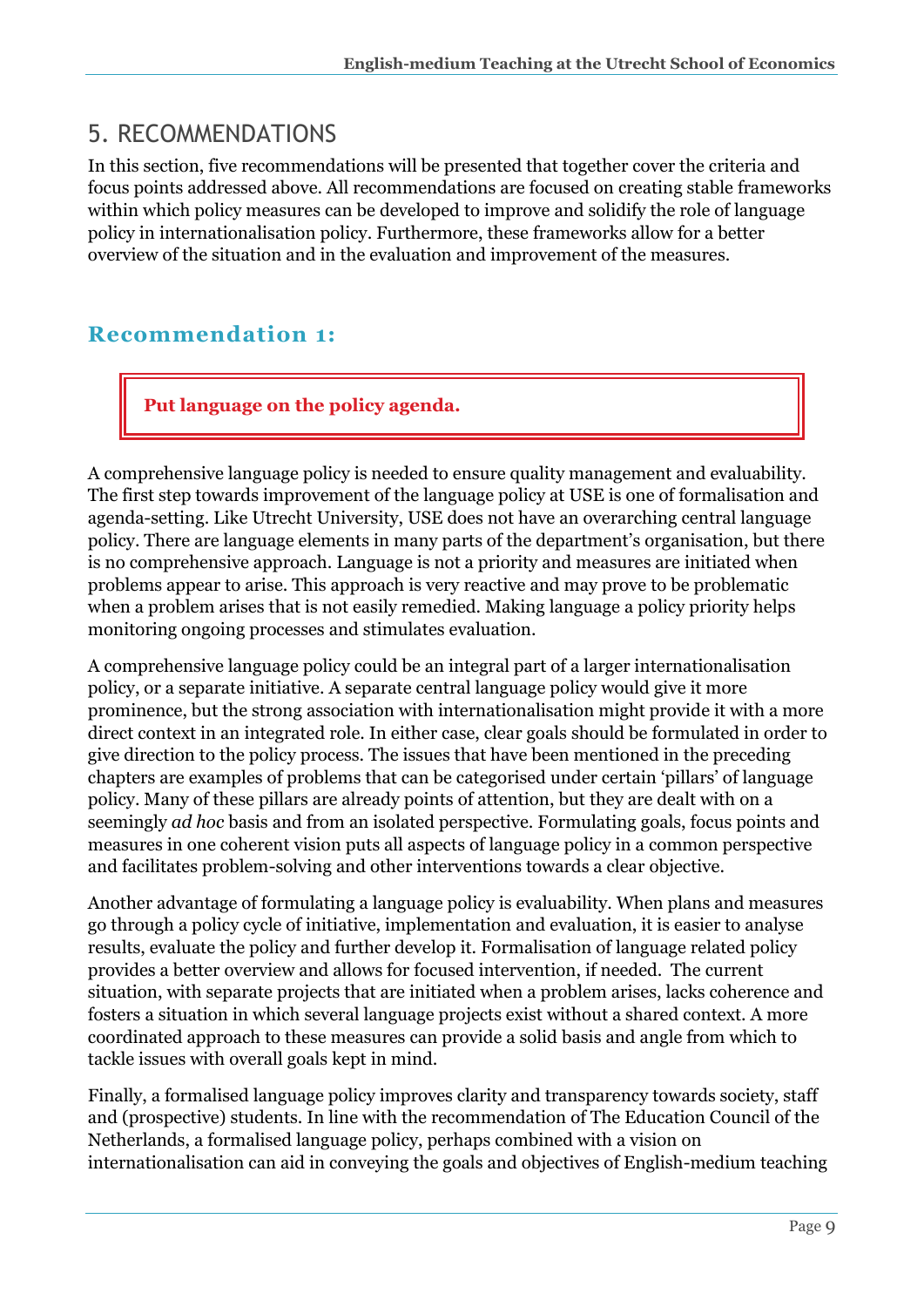at USE. Considering the fact that the public debate now and then veers into questioning English-medium teaching as a whole, a clearly motivated vision on the how and why of English-medium teaching can be very desirable.

### **Recommendation 2:**

**Formalise quality requirements and measures for the teaching staff.**

One of the most important aspects of any language policy in an educational setting should be quality control. Language policy at USE should be centred on maintaining a high quality of education and improving the language skills and intercultural didactic competence of the teaching staff.

Quality requirements for the teaching staff need to be formalised. First of all, teachers need to have high-level English language skills, not only to be able to teach to and communicate with an international group of students, but also to serve as a reliable source of linguistic input. Students should be able to learn from their teachers, both on the level of academic content and language use. These high standards for teachers can be determined along descriptions from the Common European Framework of Reference for Languages (CEFR) and can be evaluated along the same lines.

Right now, the language requirements for teachers are described in the BKO/SKO-regulations as 'adequate for the language in question', but the explicit requirements are difficult to narrow down. When the English bachelor's programme was introduced at USE, the entire teaching staff was 'screened' and tested on their language skills and in the individual BKO-processes of the teachers, language skills are part of the evaluation. For the sake of maintenance of a high standard and clarity in the evaluation process, formalisation of the language requirements for the teaching staff would be advisable.

An important factor in an international learning environment is the cultural diversity of the student population. A common language is crucial for the communication between teachers and students, but language skills do not automatically equate teaching skills. Research has shown that teachers have more difficulty in expressing themselves, conveying information and remaining flexible in communication when teaching in another language than their mother tongue. Furthermore, teachers may need other sensibilities when teaching to a group of students from different cultural backgrounds. In other words, a broad skill set is needed to be able to teach in an international setting. The teaching staff should not just be evaluated on their language skills, but also on their ability to teach "in an international classroom". Didactic skills and intercultural communication are just as important as language skills in such a setting and USE should facilitate evaluation of and support for teachers in these domains in order to maintain a high quality of education.

It should be clear what is expected of the teaching staff needs in terms of language skills and other skills related to teaching in English, how these are evaluated and what facilities there are for training. As the BKO-process is an individual track, it may contain differing elements for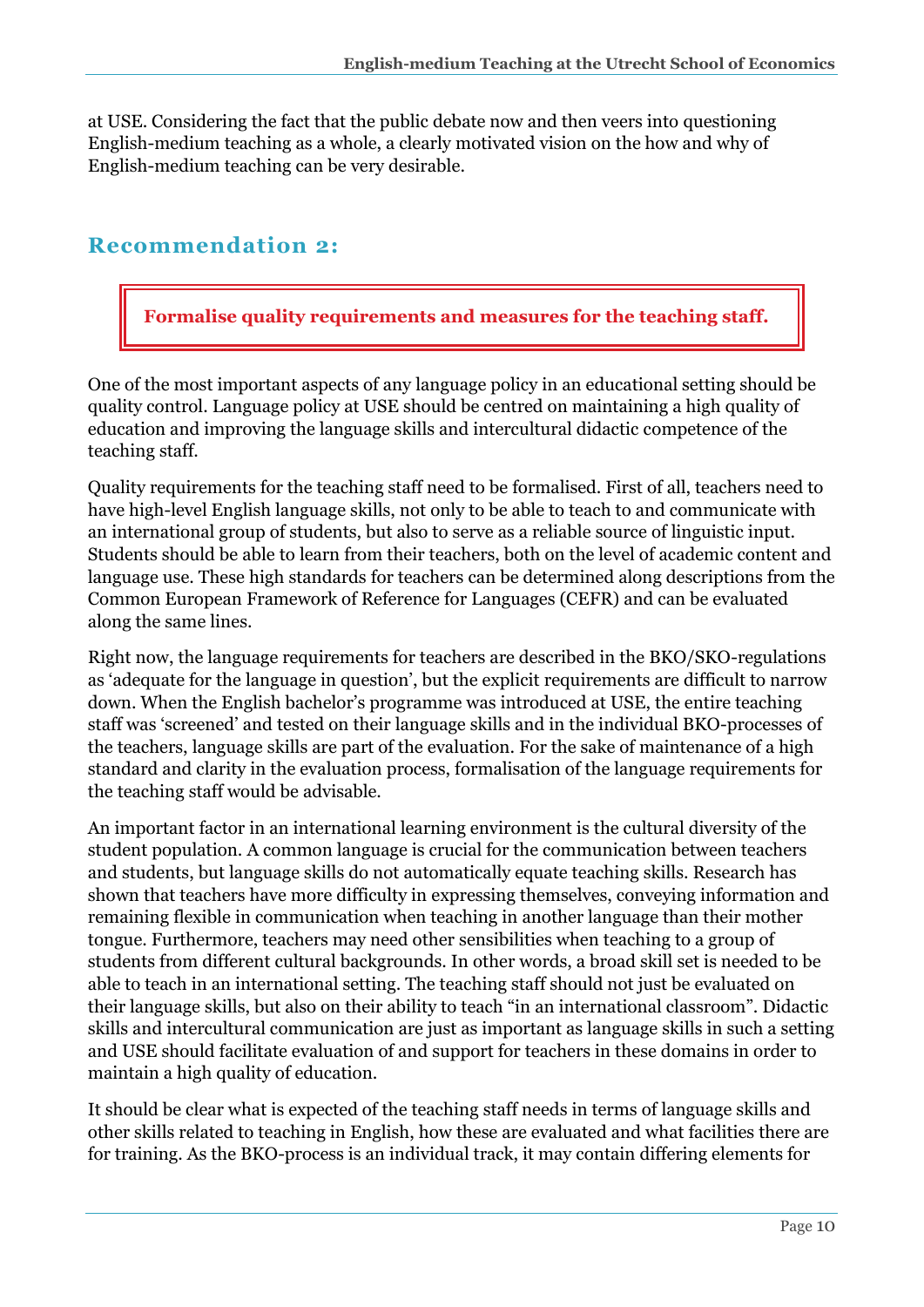each individual teacher, but specific criteria for English-medium teaching can be added to the evaluation framework. In order to monitor the skill levels of the teaching staff and maintain a high quality of education, the quality standards for teachers could also be incorporated into the HR-cycle for periodical evaluation.

## **Recommendation 3:**

**Formalise quality requirements and measures for the students**

Although there is not as explicit a language learning context as in English-medium teaching in secondary education, it is not enough to check language skills 'at the gate' and assume that this skill level will be maintained. As mentioned before, an interactive learning environment with linguistic input of a high enough level will have a positive effect on the language learning ability of the students. Many prerequisites are already met at USE, such as English language learning materials, interactive work groups and input from lecturers and fellow students.

In order to be able to assess the level (and progress) of the students throughout their studies, standards are needed to evaluate them by. Despite the fact that there are entry requirements for students regarding their English language skills, problems are signalled and next year all first year students will have to do a language test. The results of this test will motivate a possible advice to students who perform below the expected level to take action and work on their English. This measure illustrates two things. Firstly, entry requirements apparently do not guarantee that the language skills of students are sufficient for the programme. Secondly, it shows that it is necessary to monitor the language skills of the students and to provide feedback, especially if it is possible to determine what they should be able to do.

A description of the desired language skills, based on the CEFR guidelines, could also in this case be an effective way of formalising the language standards for students. These criteria can be checked through testing or other assessments and provide a guide for the students' development throughout their studies.

The development of academic skills is already integrated in the education plan of the undergraduate Economics programme and the bachelor's phase seems to be the ideal timeframe for the development of language skills as well. Since skills such as academic writing and presenting are already evaluated separately and need to be completed with a sufficient grade for the student to complete his or her studies, a similar construction could be devised for language skills. It stands to reason that these language criteria can be incorporated into the existing structure of evaluating academic skills. Language use is already partly a factor in the evaluation, but it is defined in general terms. Explicit can-do statements, like those of the CEFR, are useful for evaluation of a student's skills, although one has to keep in mind that not all teachers are language teachers. In the process of monitoring and evaluating language skills of students, the aid of language experts might be necessary, especially in the assessment of written work.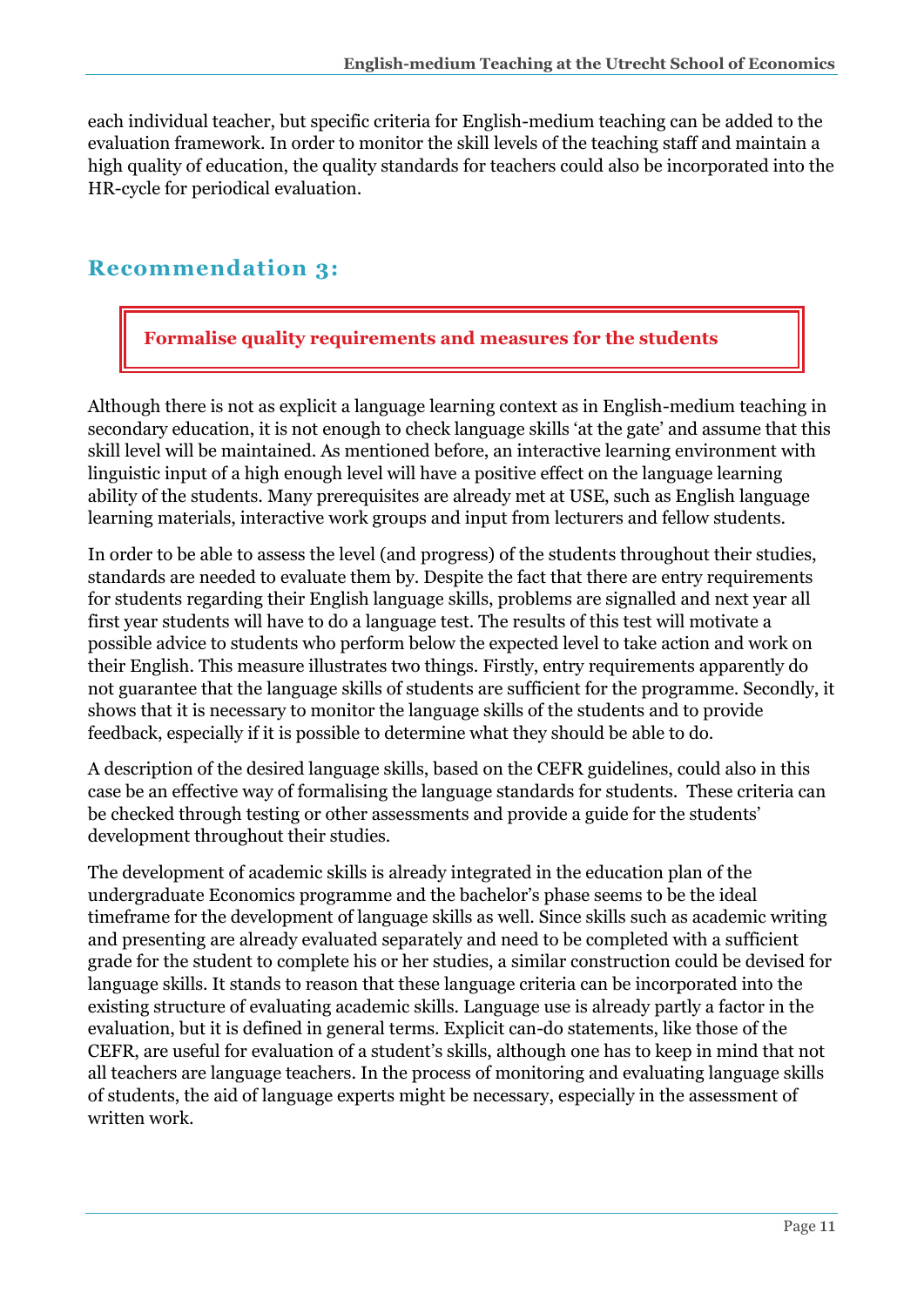All of these requirements, evaluation methods and support structures need to be formalised and incorporated into the language policy. Specifics on the requirements and evaluation methods for students can be added to the Education and Examination Regulation. It should be clear what is expected of the students in terms of language skills (expressed by test scores, CEFR-guidelines or both) and how this is evaluated. Furthermore, any available facilities for students to improve their language skills (electives, extracurricular courses or otherwise) should be clearly laid out.

## **Recommendation 4:**

**Invest in language training in the curriculum.**

In order to develop their language skills, students need instruction. Course organisation at Utrecht University obeys strict rules that make it very difficult to incorporate language training in the curriculum. Bachelor's courses have a preset weight of 7,5 ECTS and there is no room for separate smaller skills courses. In the tradition of Content and Language Integrated Learning (CLIL), however, separate courses should not be necessary if the language skills are part of the course.

One way to incorporate language training in the course is to include language skills in the examination. Examinations through papers and presentations test the productive skills of the students and can be graded on content and on language use. Language use is already part of the evaluation of written work and presentations, but a stronger focus may be given to the language aspects of such examinations. Since it cannot be expected from teachers to be language teachers at the same time, help from outside the department may be necessary. Services from a language centre like the James Boswell Institute<sup>4</sup> may prove useful, not only in the assessment of written work, but also in the form of workshops or seminars on academic writing, within the context of the course content. If the examination consists of writing a business plan, for instance, one or two lecture slots could be filled by a workshop on the topic of academic or professional writing. Such language skills training can be fit into the course content without sacrificing too much time spent on the actual content, since it is in service of the examination.

A stronger focus on written and spoken examinations, combined with support from language experts can foster a more focused development of relevant language skills within the course curriculum, without sacrificing course content. Furthermore, language skills should be evaluated along the same lines as academic skills throughout the academic programme and should be evaluated separately.

The above requires extra facilities to support the teaching staff in the assessment of the students' language skill level and cooperation with an affiliated language centre seems a logical step. There already has been a course in the bachelor's programme in which feedback on written work was provided by language experts, but students reportedly did very little with the feedback they received. With a stronger focus on language use in the evaluation of written

<sup>-</sup><sup>4</sup> The James Boswell Institute closes its doors in January 2013. Language related services will be continued by language institute Babel.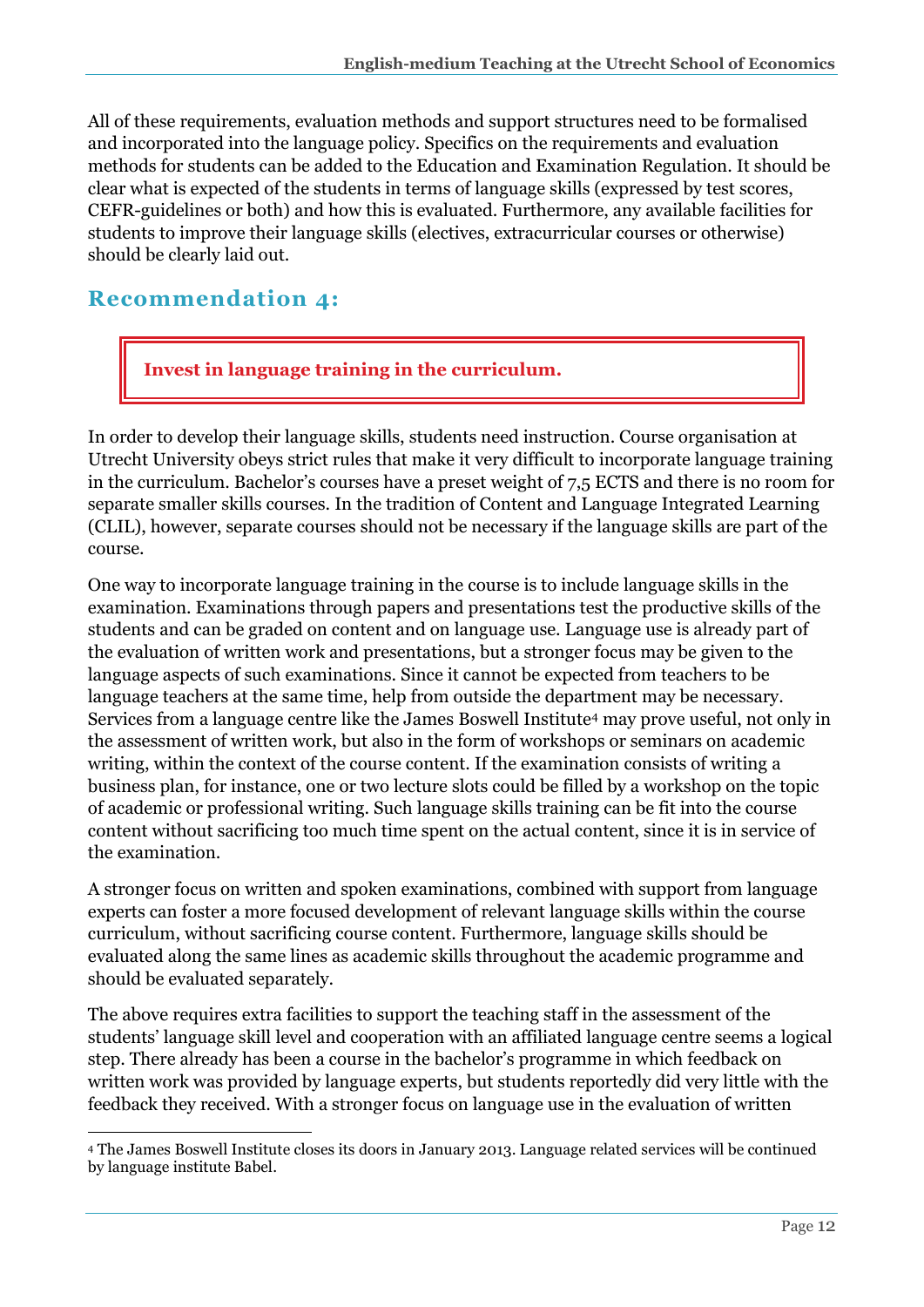work and other forms of examination, however, students might find this feedback to be very helpful in the pursuit of sufficient grades. Feedback mechanisms are very important in language learning and the integration of language skills in the curriculum is very well served by feedback from experts in some way, shape or form.

The most important hurdle to integrating language in the curriculum appears to be a financial one. Language services are expensive and considerably more difficult to realise in times of budget cuts. Nevertheless, it is advisable to make these investments, as they contribute to the structural monitoring and evaluation of the language skills of the students.

## **Recommendation 5:**

**Aim to receive a** *distinctive quality feature internationalisation*  **accreditation from the NVAO for the English language programmes.**

Any language policy USE has and might have is unquestionably linked to internationalisation. Internationalisation is not just a goal in itself but part of a strategy towards a higher quality of education and a better market position for the programme and the institution. Depending on the characteristics and nature of academic programmes, internationalisation might mean different things in different contexts. This makes it difficult to create a benchmark for internationalisation in higher education and distinguish programmes based on the quality of internationalisation. The Dutch-Flemish Accreditation Organisation (NVAO), responsible for the accreditation of higher educational programmes in the Netherlands and Flanders has developed a special certification for internationalisation of programmes and of institutions. For the purposes of solidifying USE's internationalisation policy and providing language policy with a stable framework, USE should aim to receive the *distinctive quality feature internationalisation* certificate for its English-taught undergraduate programme and the graduate programmes.

In order to receive this special certification, several criteria must be met that help shape and formalise internationalisation policy and therefore aid language policy in the same process. In the assessment framework of the NVAO, five standards are defined along which the quality of internationalisation is measured.

First of all, a clear vision on internationalisation is needed that is shared by all stakeholders, and that contains verifiable objectives and improvement-oriented evaluations. The role of English-medium teaching at USE and its objectives can be incorporated into this vision, making it an integral part of the internationalisation policy, as well as providing it with objectives, goals and evaluations in the context of international education.

Secondly, intended international and intercultural learning outcomes must be formulated, and measures to assess these and the way they are demonstrated by graduates of the programme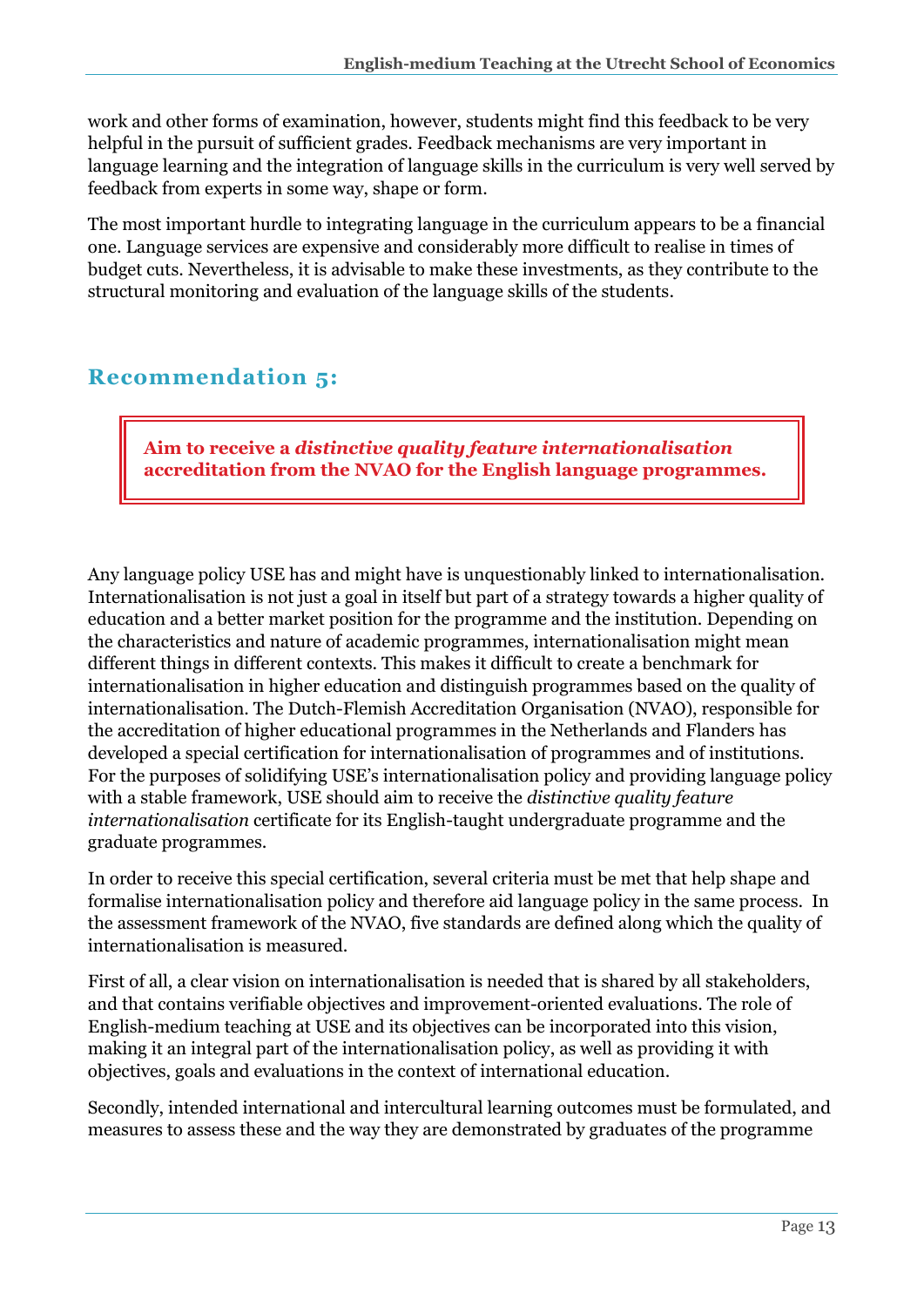must be defined. This category can fit the goals set for the students' language skills and corresponding measures and evaluation methods.

The third standard that is evaluated by the NVAO is that of teaching and learning. The curriculum, teaching methods and learning environment must enable the achievement of the intended international and intercultural learning outcomes.

The fourth standard focuses on the teaching staff and states that the composition of the teaching staff, both in quantity and quality, must facilitate the achievement of the intended learning outcomes. Furthermore, the teaching staff must have adequate international experience, language skills and intercultural competence and there must be services in place for the staff to develop these characteristics.

The fifth and final standard centres on students and is similar to that of the teaching staff. The student population must be representative of the international orientation of the programme, adequate international experience should be gained by the students and services should be in place to inform and guide the students in their international learning environment.

This assessment framework as developed by the NVAO provides an excellent basis for the (further) formalisation of USE's internationalisation policy, as well as offering a framework for language policy to be incorporated. Furthermore, aiming to receive the *distinctive quality feature internationalisation* provides an excellent incentive to improve and structure existing policy and measures. Accreditation by the NVAO does not only ensure that the quality of international education at USE is up to par, it also comes with a certificate that will raise the profile of the academic programmes at USE in the national and international market.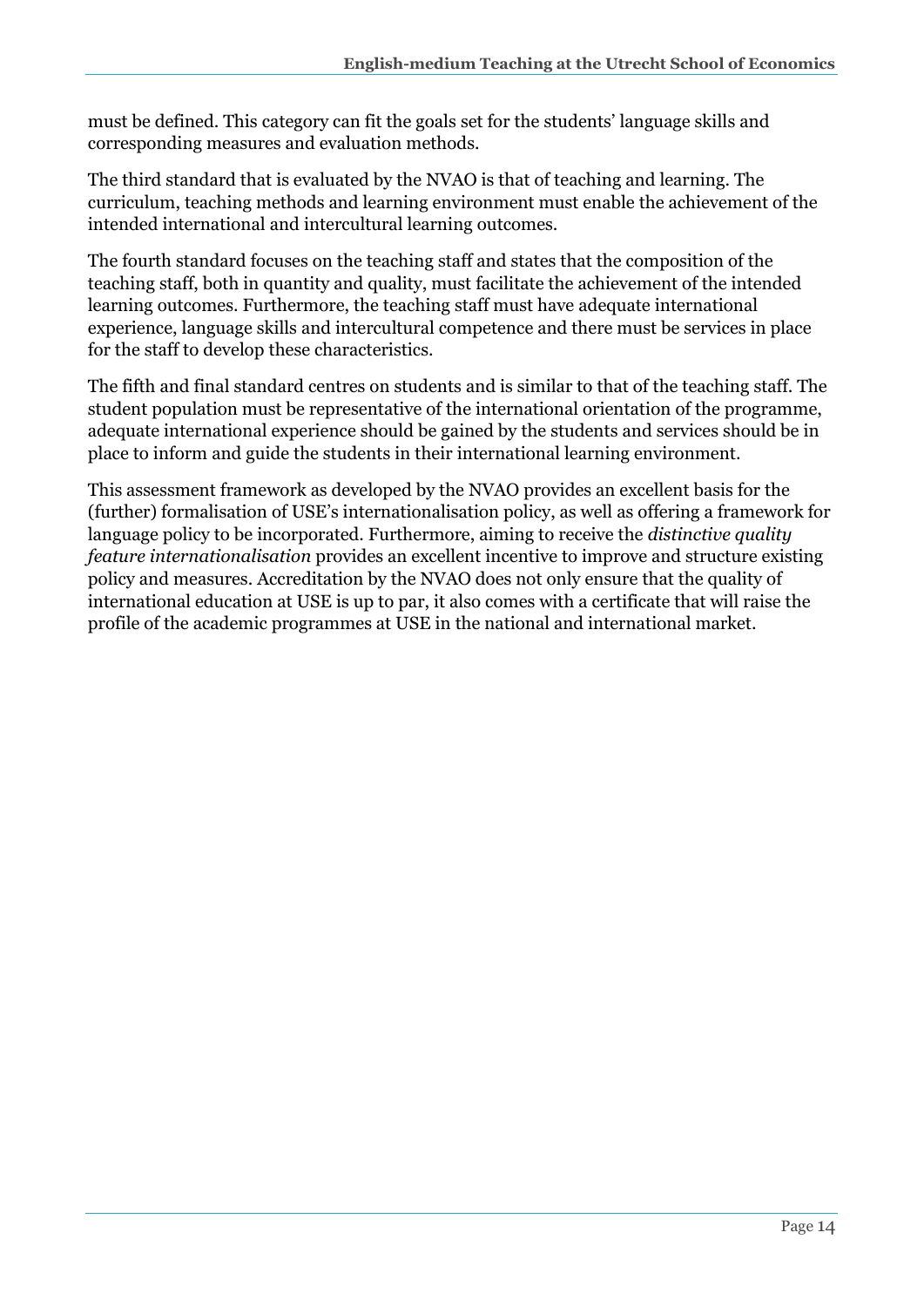# 6. CONCLUSION

The recommendations that have been made in this report are geared towards a more structural approach to language policy at the Utrecht School of Economics. The English-medium programmes at USE, especially the bachelor's programme, are characterized by intensive use of the English language by many non-native speakers. Students in the undergraduate programme enter with varying levels of English language skills and although language learning is not an explicit goal of English-medium programmes, attention should be paid to the development of students' language skills. The diagnostic test for first-year students at the beginning of the upcoming academic year shows that there is a need to monitor the students' language skills to prevent negative effects on their study results. Quality should also be assured on the side of the teaching staff and this is not just covered by monitoring language skills. Intercultural competence is an important facet of a teacher's skill set in an international environment and should be part of the evaluation and training cycle.

Language is not a priority and it also should not become a goal in itself. It is, however, a crucial aspect in the development of high quality international education and it is in this respect that the above recommendations are made.

Language should be an integral part of internationalisation policy and all aspects of Englishmedium teaching should be taken into account in the overall goals, objectives and quality standards. Formalising requirements, measures and services, provides clarity and guidance to the actors in the international classroom: faculty management, students and teachers.

With its vision on internationalisation, USE should not just aim to produce students that can find their way in an international environment. Graduates of USE should *thrive* in an international environment and be an example of the quality international education they have enjoyed. High-level (English) language skills are part of the tools that can and should be acquired at USE to this end. Incorporating language training in the curriculum without sacrificing course content is possible with more written and spoken examinations, a stronger focus on language use in the evaluation of said examinations and proper investment in support facilities for the teaching staff, or help from the outside, like language experts from Babel, or a similar language institute.

To put all this in the perspective of USE's main internationalisation goals, high quality international education and international profiling of the programmes, it is recommended to aim for an internationalisation accreditation from the NVAO. The *distinctive quality feature internationalisation* certification provides an incentive and a suitable framework to help structure USE's internationalisation policy, with the incorporation of language policy.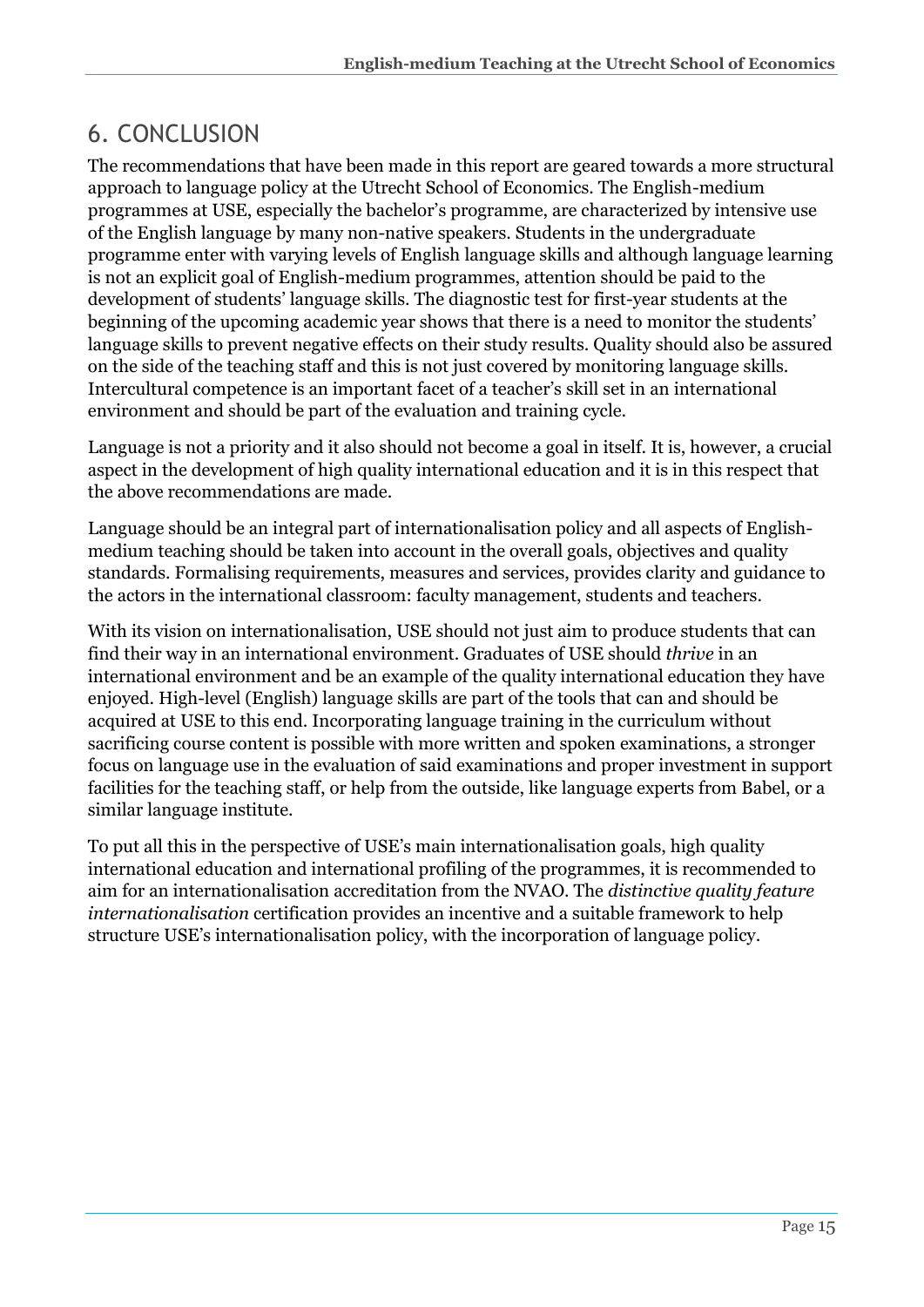## BIBLIOGRAPHY

Faculteit Recht, Economie, Bestuur en Organisatie. (2011). *Regeling Basis- en Seniorkwalificatie Onderwijs BKO-SKO.* Universiteit Utrecht. Available from:

[http://www.uu.nl/faculty/leg/NL/onderwijs/Documents/Regeling%20BKO%20SKO%20Onderwijs%20](http://www.uu.nl/faculty/leg/NL/onderwijs/Documents/Regeling%20BKO%20SKO%20Onderwijs%20REBO%202011.pdf) [REBO%202011.pdf](http://www.uu.nl/faculty/leg/NL/onderwijs/Documents/Regeling%20BKO%20SKO%20Onderwijs%20REBO%202011.pdf)

Klaassen, R. (2001). *The International University Curriculum. Challenges in English-Medium Engineering Education*. Delft: dissertation.

Krashen, S.D. (1981). *Second Language Acquisition and Second Language Learning.* Available from: [http://www.sdkrashen.com/SL\\_Acquisition\\_and\\_Learning/SL\\_Acquisition\\_and\\_Learning.pdf](http://www.sdkrashen.com/SL_Acquisition_and_Learning/SL_Acquisition_and_Learning.pdf)

Lee, L. (2011). Focus-on-form through peer feedback in a Spanish-American telecollaborative exchange. *Language Awareness, 20* (4), 343-357.

Leest & Wierda-Boer. (2011). *Talen in het hoger onderwijs.* Ministerie van Onderwijs, Cultuur en Wetenschap. Available from: [http://www.onderwijsraad.nl/upload/publicaties/647/documenten/talen](http://www.onderwijsraad.nl/upload/publicaties/647/documenten/talen-in-het-hoger-onderwijs.pdf)[in-het-hoger-onderwijs.pdf](http://www.onderwijsraad.nl/upload/publicaties/647/documenten/talen-in-het-hoger-onderwijs.pdf)

Nederlands-Vlaams Accreditatie Organisatie (NVAO). (2011). *Frameworks for the assessment of internationalization.* Available from:

[http://nvao.com/page/downloads/Kaders\\_BKK\\_Internationalisering\\_Frameworks\\_for\\_the\\_Assessme](http://nvao.com/page/downloads/Kaders_BKK_Internationalisering_Frameworks_for_the_Assessment_of_Internationalisation_14-11-2011.pdf) [nt\\_of\\_Internationalisation\\_14-11-2011.pdf](http://nvao.com/page/downloads/Kaders_BKK_Internationalisering_Frameworks_for_the_Assessment_of_Internationalisation_14-11-2011.pdf)

Onderwijsraad. (2011). *Weloverwogen gebruik van Engels in het hoger onderwijs.* Available from: [http://www.onderwijsraad.nl/upload/publicaties/646/documenten/weloverwogen-gebruik-van-engels](http://www.onderwijsraad.nl/upload/publicaties/646/documenten/weloverwogen-gebruik-van-engels-in-het-hoger-onderwijs.pdf)[in-het-hoger-onderwijs.pdf](http://www.onderwijsraad.nl/upload/publicaties/646/documenten/weloverwogen-gebruik-van-engels-in-het-hoger-onderwijs.pdf)

Rijlaarsdam, G., Braaksma, M., Couzijn, M., Janssen, T., Kieft, M., Broekkamp, H. & Bergh, H. van den. (2005). Psychology and the teaching of writing in 8000 and some words. *The British Psychological Society, II* (3), 127-153.

Universiteit Utrecht. (2004). *Gedragscode Taal Universiteit Utrecht.* Available from: <http://www.uu.nl/SiteCollectionDocuments/JZ/Gedragscodetaal.pdf>

Universiteit Utrecht. (2009). *Strategisch Plan 2009-2013.* Available from: [http://www.uu.nl/university/utrecht/nl/Profielenmissie/Documents/Strategisch\\_Plan\\_2009-2013.pdf](http://www.uu.nl/university/utrecht/nl/Profielenmissie/Documents/Strategisch_Plan_2009-2013.pdf)

Universiteit Utrecht. (2011). *Jaarverslag 2010.* Available from: [http://www.uu.nl/university/utrecht/NL/Profielenmissie/Documents/UU\\_JVsl\\_2010\\_web.pdf](http://www.uu.nl/university/utrecht/NL/Profielenmissie/Documents/UU_JVsl_2010_web.pdf)

Universiteit Utrecht. (2012a). *Jaarverslag 2011.* Available from: <http://www.uu.nl/SiteCollectionDocuments/corp/Lustrum/UU%20Jaarverslag%202011%20web.pdf>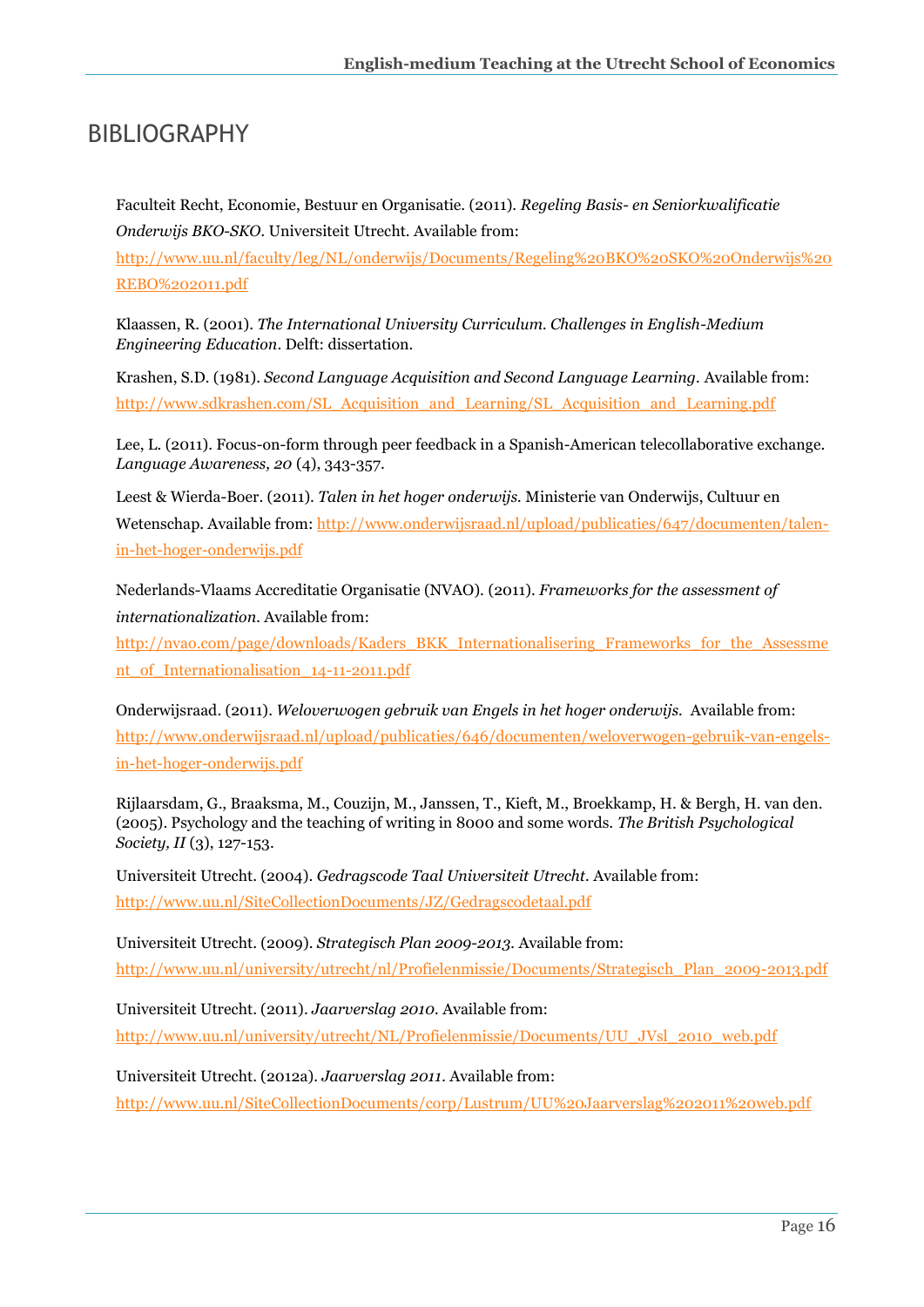Universiteit Utrecht. (2012b). *Strategisch Plan 2012-2016.* Available from: [http://www.uu.nl/university/utrecht/nl/Profielenmissie/Documents/Strategisch\\_Plan\\_2009-2013.pdf](http://www.uu.nl/university/utrecht/nl/Profielenmissie/Documents/Strategisch_Plan_2009-2013.pdf)

Utrecht School of Economics. (2009). *Jaarverslag 2008.* Available from: [http://www.uu.nl/SiteCollectionDocuments/REBO/REBO\\_USE/REBO\\_USE\\_SECR/USE\\_JVned](http://www.uu.nl/SiteCollectionDocuments/REBO/REBO_USE/REBO_USE_SECR/USE_JVned-uitvouw.pdf)[uitvouw.pdf](http://www.uu.nl/SiteCollectionDocuments/REBO/REBO_USE/REBO_USE_SECR/USE_JVned-uitvouw.pdf)

Utrecht School of Economics. (2011). *Onderwijs- en Examenregeling. Bacheloropleiding Economie en bedrijfseconomie 2011-2012.* Available from:

[http://www.uu.nl/SiteCollectionDocuments/REBO/REBO\\_USE/REBO\\_USE\\_STUD/OER%20bachelor](http://www.uu.nl/SiteCollectionDocuments/REBO/REBO_USE/REBO_USE_STUD/OER%20bachelor%20USE%202011-2012%20NL%20definitief.pdf) [%20USE%202011-2012%20NL%20definitief.pdf](http://www.uu.nl/SiteCollectionDocuments/REBO/REBO_USE/REBO_USE_STUD/OER%20bachelor%20USE%202011-2012%20NL%20definitief.pdf)

Van Leeuwen, C. (2003). Feasibility of policy in university language teaching today, in: *Multilingual Approaches in University Education. Challenges and Practices.* p. 19-46. Uitgeverij Valkhof Pers, Nijmegen.

Vinke, A., Snippe, J. & Jochems, W. (1998). English-medium Content Courses in Non-English Higher Education: a study of lecturer experiences and teaching behaviours. *Teaching in Higher Education, 3* (3)*,* 383-394.

Wet op het hoger onderwijs en wetenschappelijk onderzoek (WHW). Higher Education and Scientific Research Act. Legal text available from: [http://www.st](http://www.st-ab.nl/wetten/0718_Wet_op_het_hoger_onderwijs_en_wetenschappelijk_onderzoek_WHW.htm)ab.nl/wetten/0718 Wet op het hoger onderwijs en wetenschappelijk onderzoek WHW.htm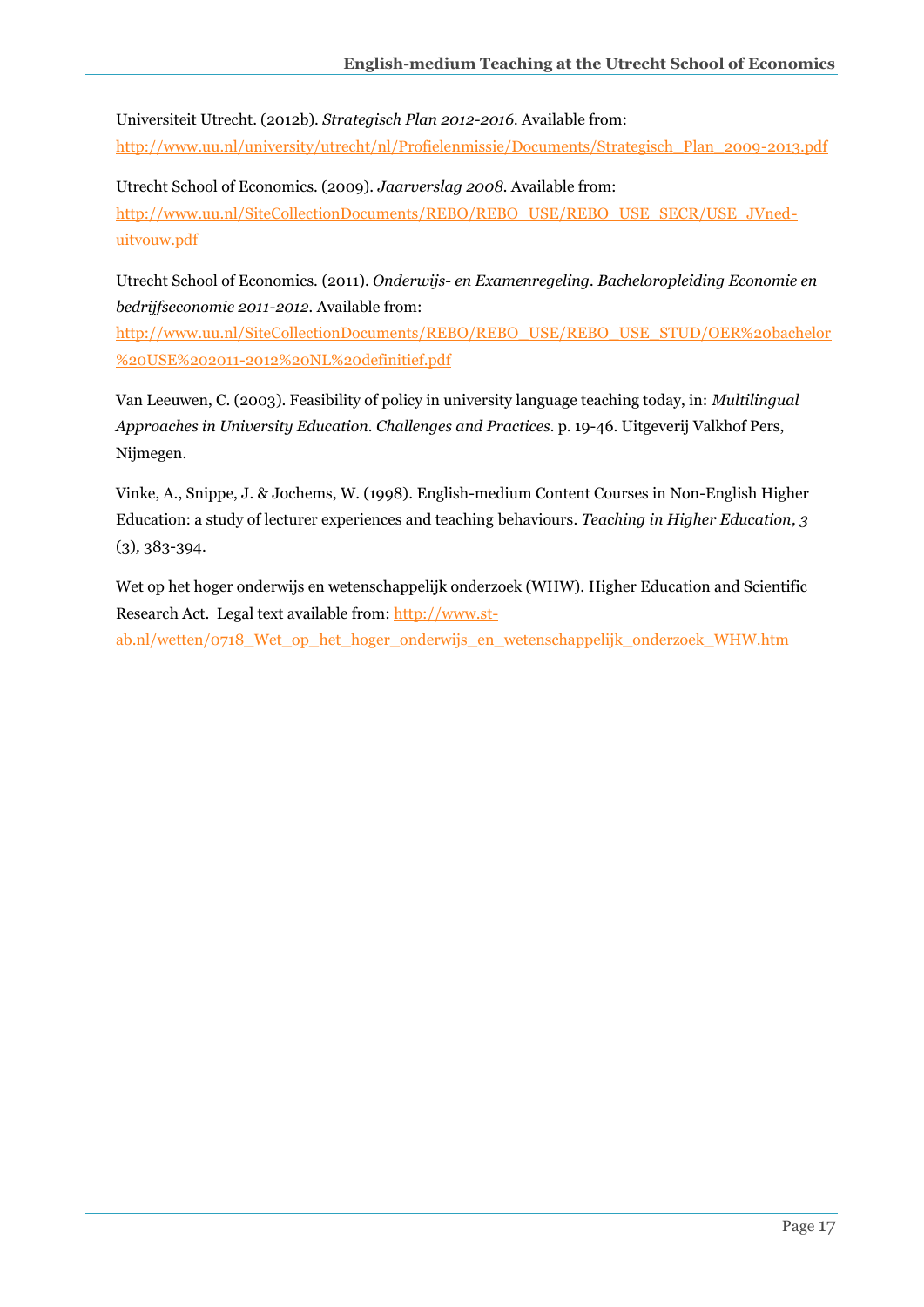# **English-medium Teaching at the Utrecht School of Economics**

Policy Recommendations and Best Practices

Supervisor:Name: Piet Dijkstra Dr. Hans Van de Velde Second reader: ID: 3654362 Dr. Koen Sebregts

 Date: 06-07-2012 MA Thesis Version: Final draft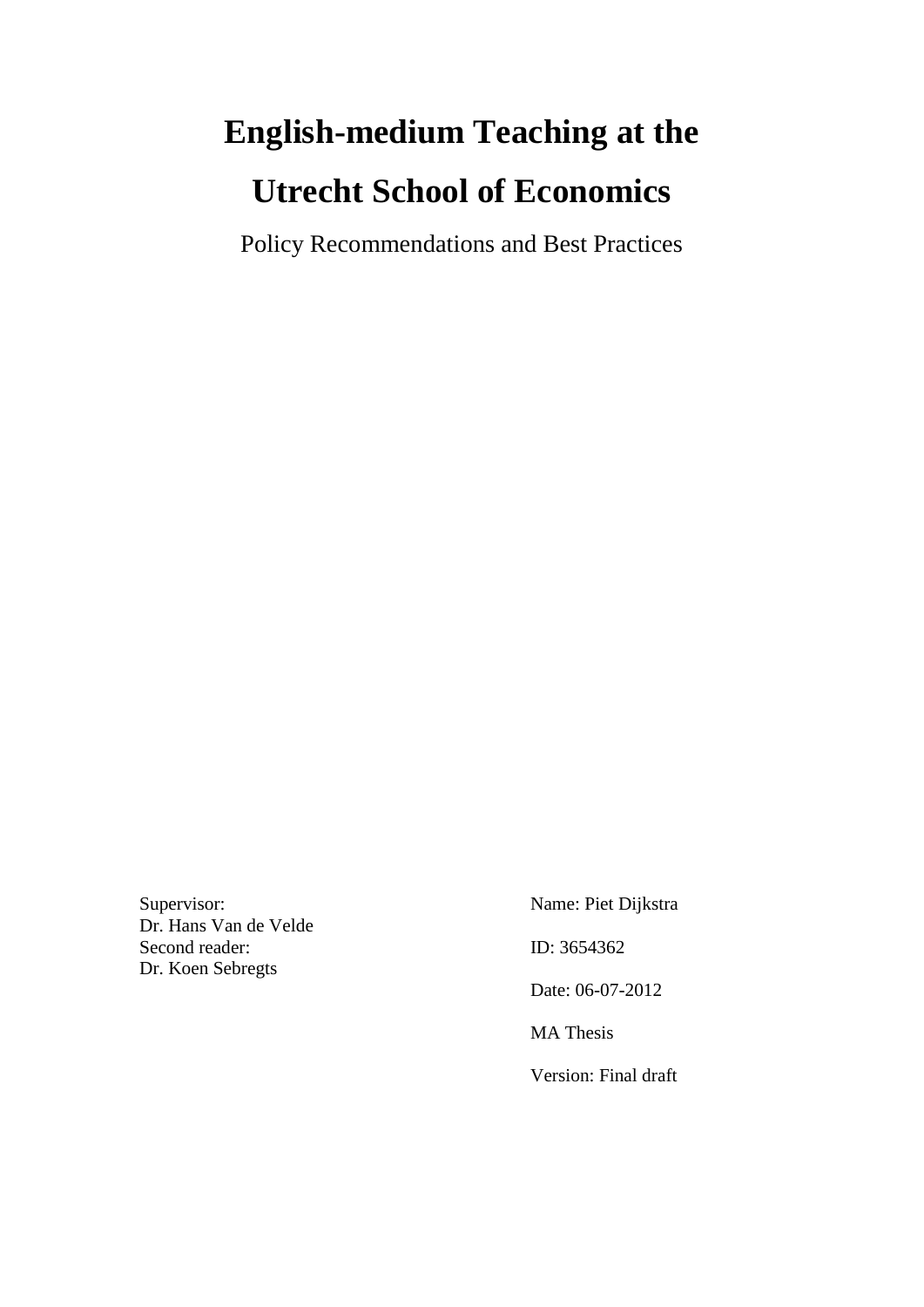### **Preface**

This thesis is part of a MA thesis for the linguistics programme Language, Mind and Society at Utrecht University. The programme offers a broad scope on the practical application of (socio)linguistic theory and this graduation project, part policy report, part traditional thesis, is an example of the practical orientation of the programme. Combining inspiration and insights from courses such as Language Policy and Language Education, this report is an attempt to convert theoretical notions into recommendations and best practices that are applicable to a real world situation.

The current debate on English in Dutch higher education provides an excellent domain for such an undertaking and this graduation projects is focused on Englishmedium Teaching at the Utrecht School of Economics (USE).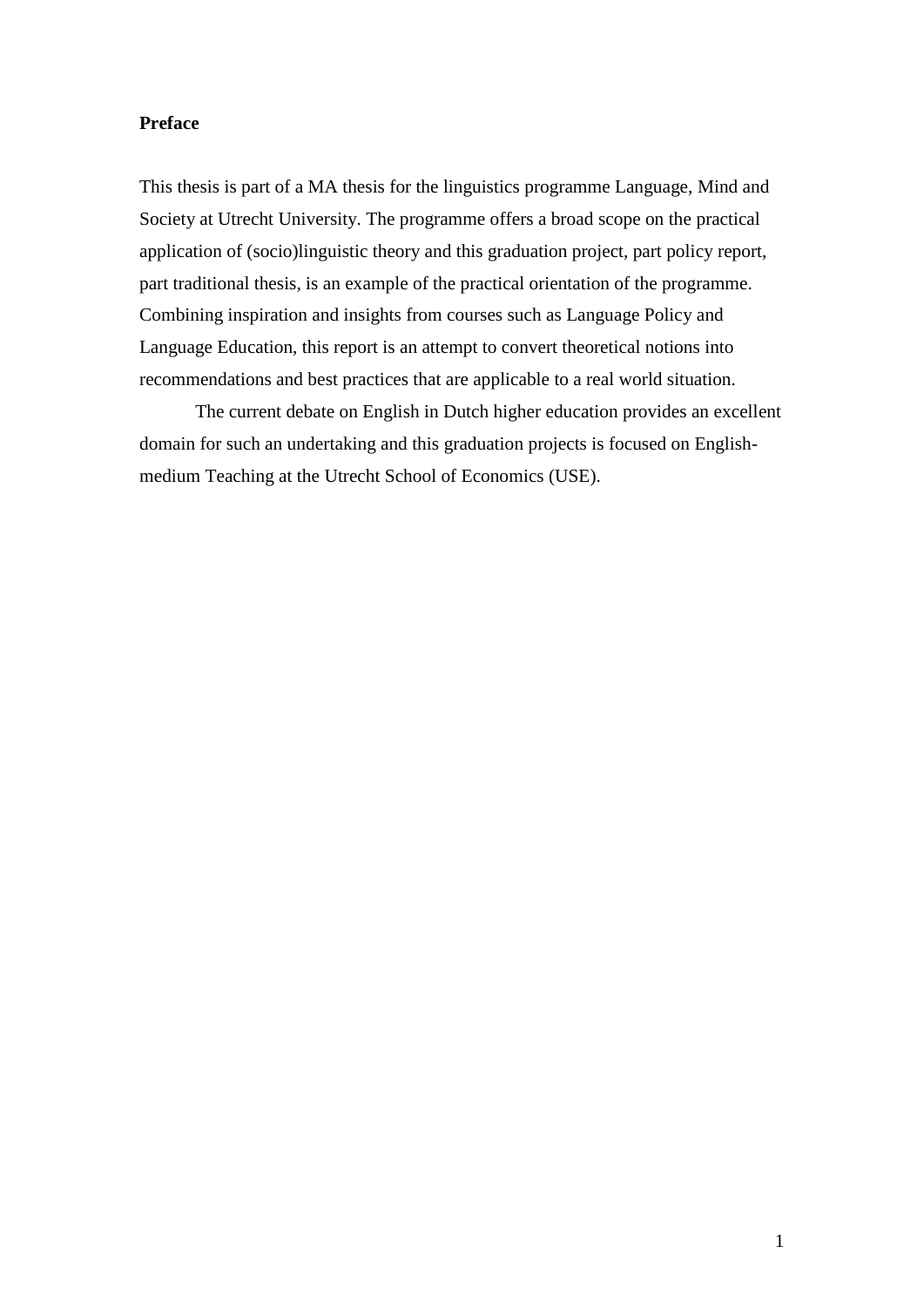### **Contents**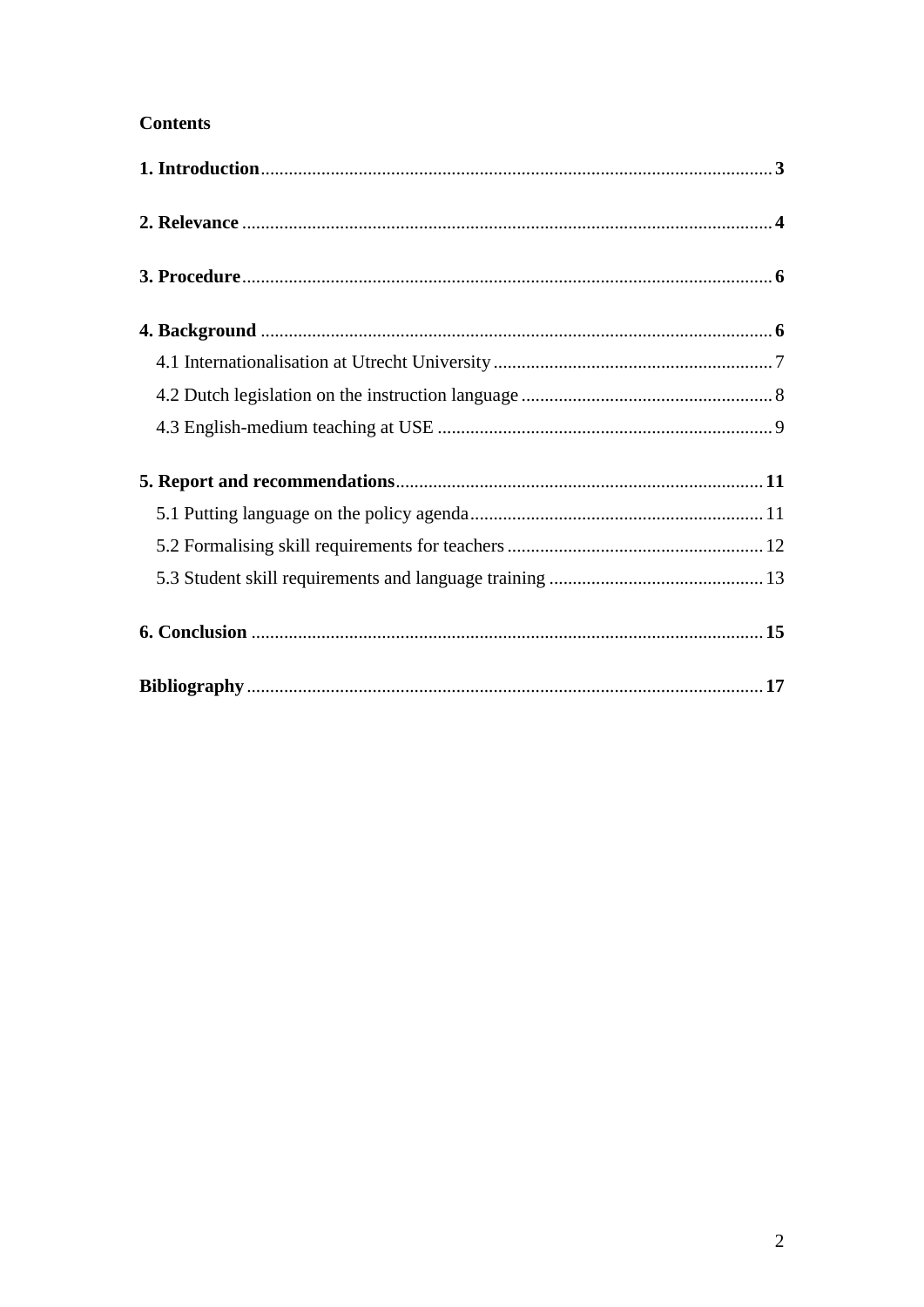### **1. Introduction**

In an ever globalising world, internationalisation has organically become one of the most important developments in Dutch higher education. Universities and institutions of higher vocational education hope to attract students and researchers from all over the world to enhance the quality of their education, while at the same time preparing Dutch students for an international professional environment. Intercultural communication requires a common language and English has become the most commonly used language of international communication in academia and the Western world in general.

To accommodate foreign students and foreign researchers, who often teach as well, academic programmes are offered in English. Developing English-medium programmes entails more than changing the language of instruction from Dutch to English. Students need to be able to follow courses in English and teachers need to be able to teach in English. Furthermore, facilities are needed to support translation, information services, teacher training and other practicalities that come with Englishtaught courses. Language is an integral part of internationalisation, but it is deceptively difficult to narrow down all of the linguistic implications of internationalisation.

At the national level, law- and policymakers debate the pros and cons of English as a medium of instruction in Dutch higher education, but this thesis has a narrower scope. It investigates the form and function of language policy at an economics department of a Dutch university by taking language policy at the Utrecht School of Economics as a case study.

This graduation project consists of two parts. Firstly a policy report is written which contains five recommendations that may help shape and structure language policy at the Utrecht School of Economics. Secondly, this paper serves as a support piece to provide further elaboration and explanation.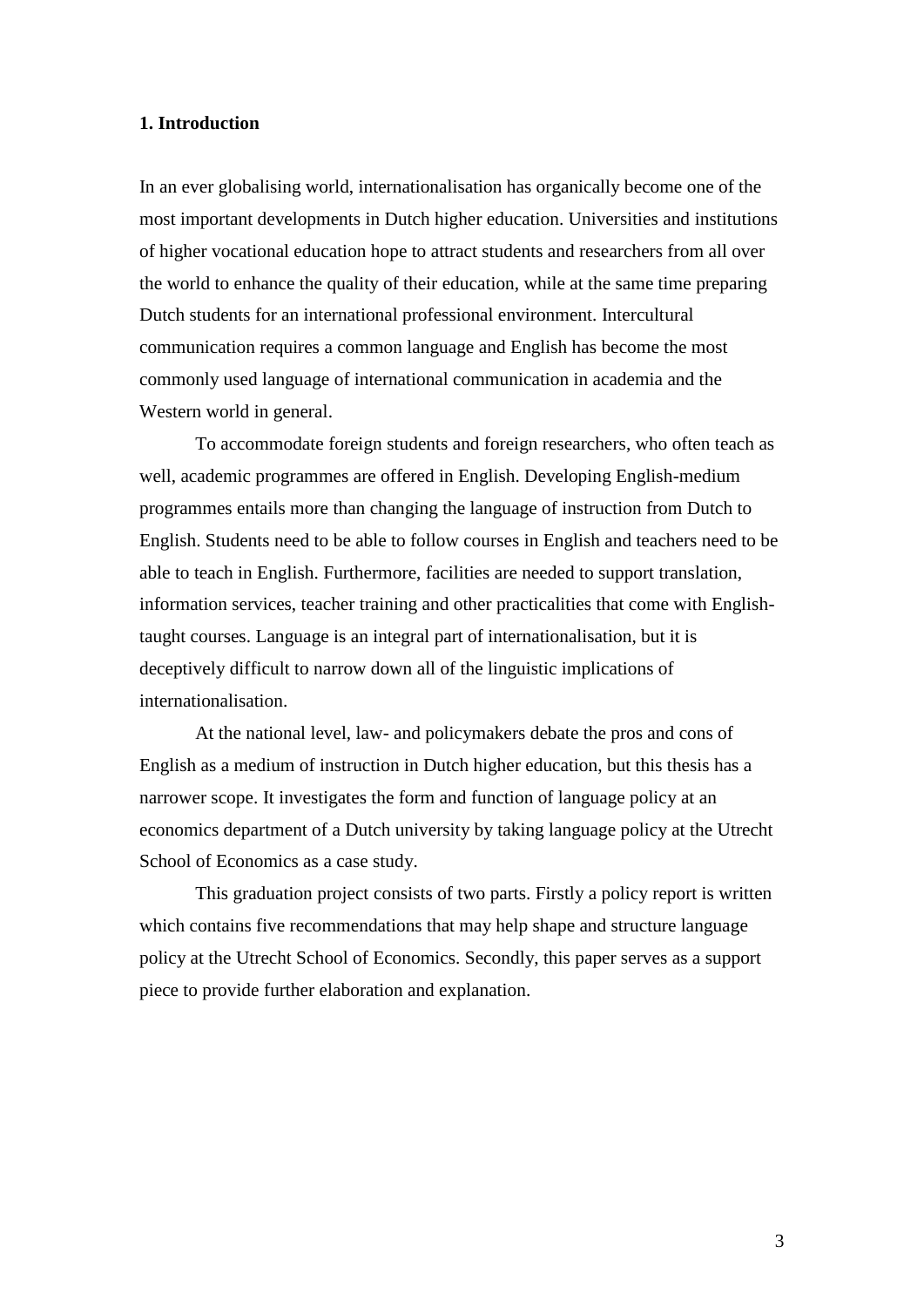### **2. Relevance**

English is becoming more and more prevalent as the language of instruction in Dutch higher education. Well over half of the academic master's programmes in the Netherlands are taught entirely in English and the number of English language bachelor's programmes, although significantly lower, is also growing steadily (Leest & Wierda-Boer, 2011). The quick rise of English as the medium of instruction in Dutch higher education is primarily fuelled by the wish of Dutch institutions of higher education and the Dutch government for the Netherlands to play an important role in the European knowledge-based society. International profiling is an important strategic focus of nearly every Dutch university and offering academic programmes in English is the best way to attract students and staff from all over the globe and create an 'international learning environment at home'.

The fact that the English language has been chosen to be the mode of communication in this international environment is hardly surprising. Since the 1940s, Western Europe has been heavily influenced by American and Anglo-Saxon culture and the English language has been an important and very 'visible' part of that cultural baggage. English is the most widely spoken language in the European Union and it has begun serving as a 'lingua franca' in many high-prestige domains in Europe, such as politics, business and academia. Scientific publications are also increasingly written in English, making it the most obvious choice for universities as a language of instruction in an international context. Many European universities develop Englishtaught programmes, not only to attract foreigners, but also to best prepare their students for the international academic or working environment they will be navigating after completing their studies.

In the Netherlands there are very few barriers to English-medium instruction in higher education, but nonetheless there is an ongoing debate on the matter. The debate centres on several topics, but a few important issues can be singled out. In politics, the concern that the Dutch language is losing ground in important domains is often expressed. Others fear the quality of education suffers due to the fact that nonnative speaking teachers and lecturers are less able to express themselves properly and lose their flexibility and ability to improvise when speaking in a language that is not their mother tongue.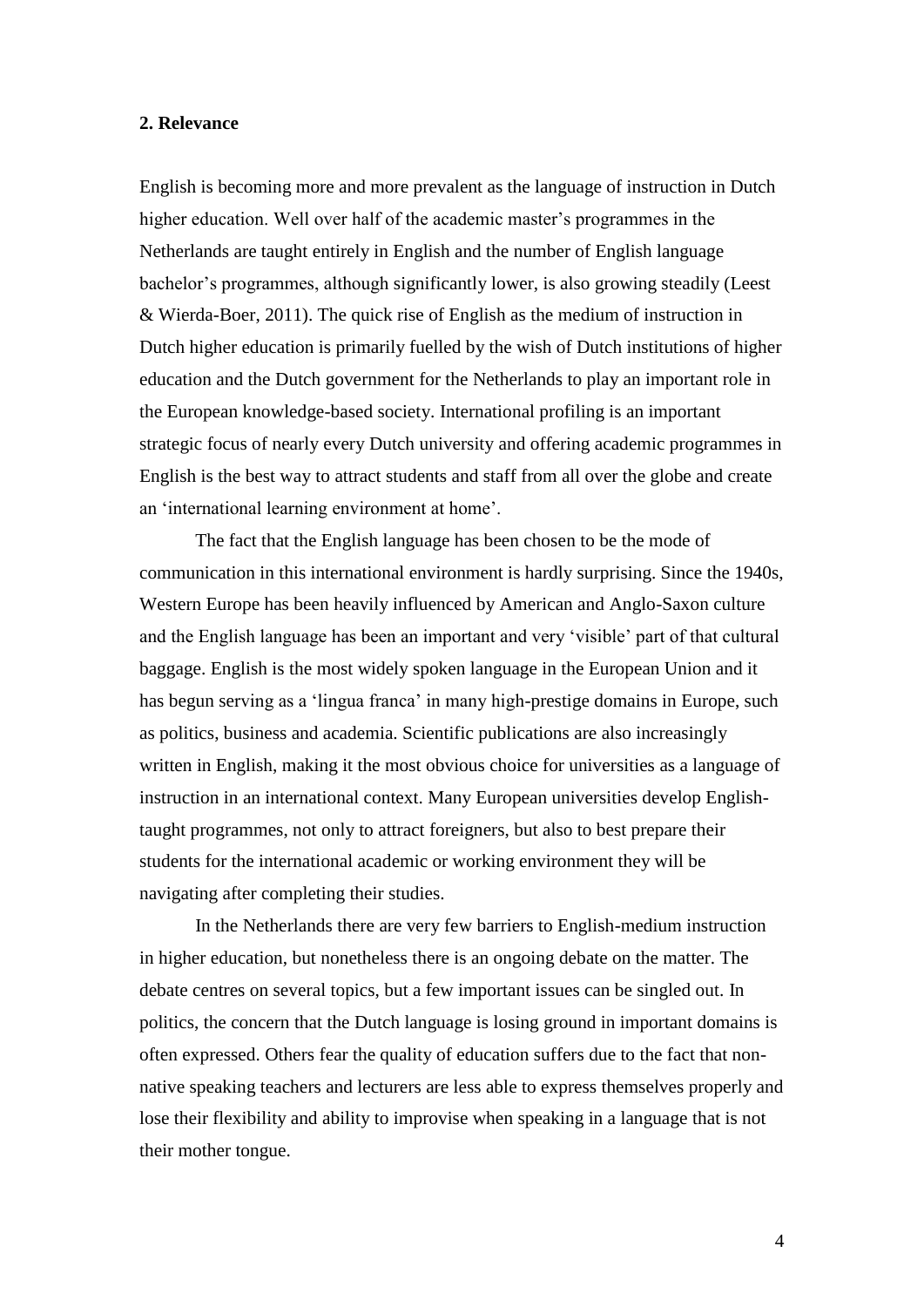The internationalisation agenda of Dutch higher education has brought implications for the instruction language with it. More and more teaching materials are presented in English and the rising number of English-taught programmes shows that universities have fully embraced international education with English as the medium of instruction. Given the fact that English is considered the 'de facto' lingua franca of Europe, it is the obvious choice and it appears that the debate has moved beyond questioning this choice as far as the institutions of higher education are concerned.

Even if the dominant position of the English language is taken as a given, the implications of English-medium teaching merit careful consideration from the institutions of higher education. In a recently published report, the Education Council of the Netherlands (Onderwijsraad) has called upon the Dutch institutions of higher education to formalise their policies in this area for the sake of clarity and transparency. Although English-medium teaching seems to go hand in hand with internationalisation, it does deserve its own policy considerations.

Dutch legislation leaves much freedom for universities to establish academic programmes that are taught in a language other than Dutch and it is up to the university to arrange all practicalities. This thesis aims to take a closer look at language policy in practice. Internationalisation in education is a dynamic landscape that is yet to be fully charted and much can be learned from the pioneers. Economics departments of Dutch universities generally have a high degree of internationalisation and are often at the front line of new developments in internationalisation. The Utrecht School of Economics houses one of four English-taught undergraduate programmes at Utrecht University and has a strong international focus. The study of its language policy can provide valuable insights into the implications of internationalisation on language use and language policy as well as provide new perspectives for streamlining and improvement.

The purpose of this thesis and policy report is to join theory and practice in a domain that is still developing and in which practical experience is an important guide for shaping theory and policy. After examination and evaluation of the language policy of the Utrecht School of Economics, recommendations are formulated from a (socio)linguistic basis that help shape and improve English-medium teaching in an international learning environment.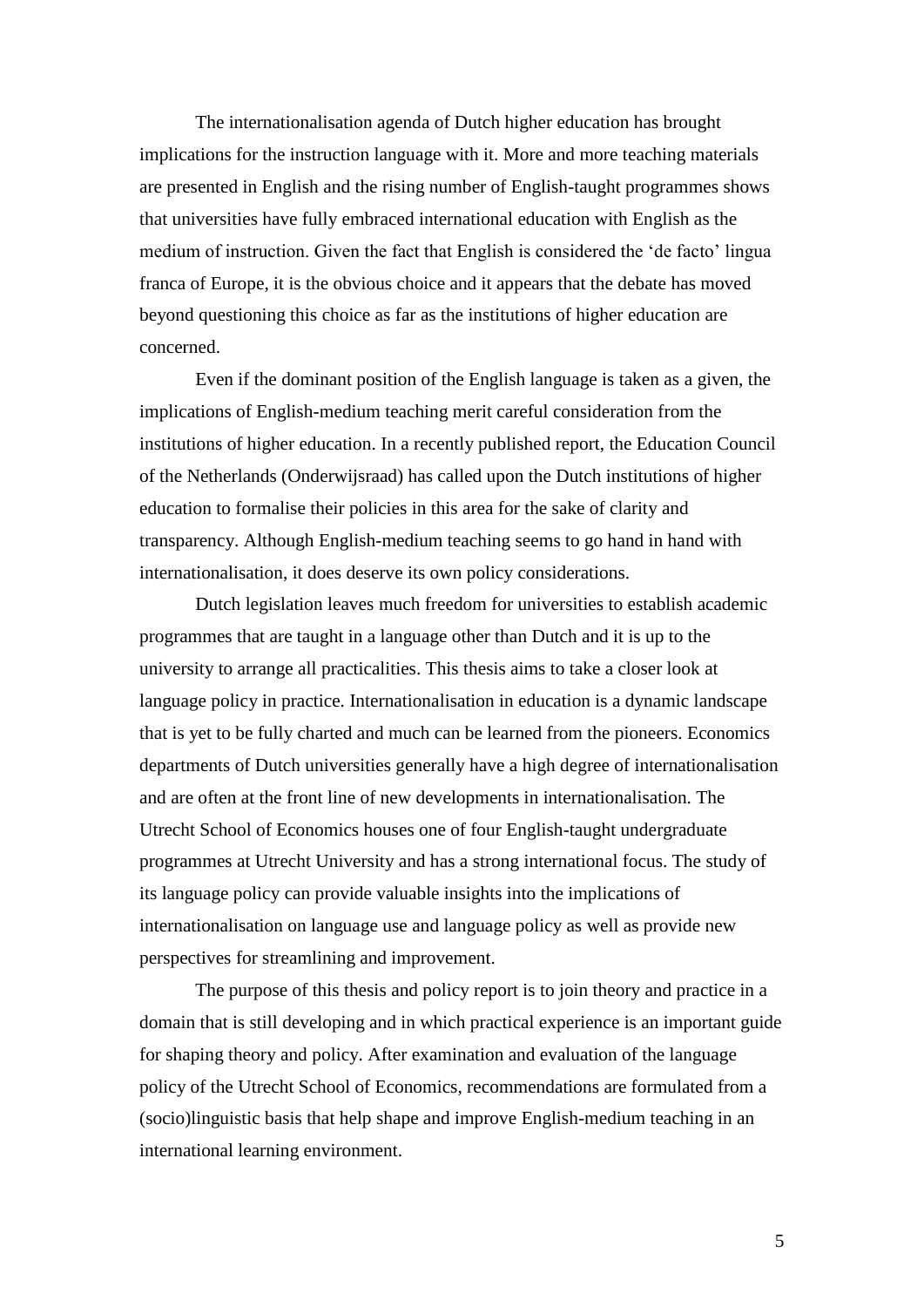### **3. Procedure**

To answer the questions raised and to formulate the recommendations, available policy documents, university brochures and websites, annual reports and other documentation of Utrecht University and the Utrecht School of Economics were studied. Furthermore, an interview was held with Caro Bliekendaal, head of the Education and Student Department of USE and Paula Meijers, Educational Policy Advisor at USE, for further insight and answers to questions that could not be answered by the available documentation.

During the process of gathering background information and studying the available documents, it became clear that there was very little publicly available information on the organisation of language policy at USE, making a meeting with USE officials not only a valuable addition to the research, but also a necessary component. This realisation arrived relatively late in the process, but the contact persons at USE proved very helpful and willing to cooperate.

A more in-depth analysis of the policy process at USE would require access to internal policy documents and decisions, as well as an intimate knowledge of the broader organisational context. For the purposes of this study and report, the followed procedure provided enough context and data to perform an analysis and formulate recommendations.

To help shape a graduation project with a practical orientation, such as this one, several support meetings were held to assist students in structuring practiceoriented products and the underlying theses. The meetings have been helpful in guiding the process of writing a policy report and deciding on style, tone and content.

### **4. Background**

In the following section, background information will be provided to illustrate the context in which the report was written. First an overview will be given of the state of internationalisation at Utrecht University. Secondly, Dutch legislation concerning language use in higher education is elaborated on and thirdly, a brief overview of the situation at the Utrecht School of Economics is given.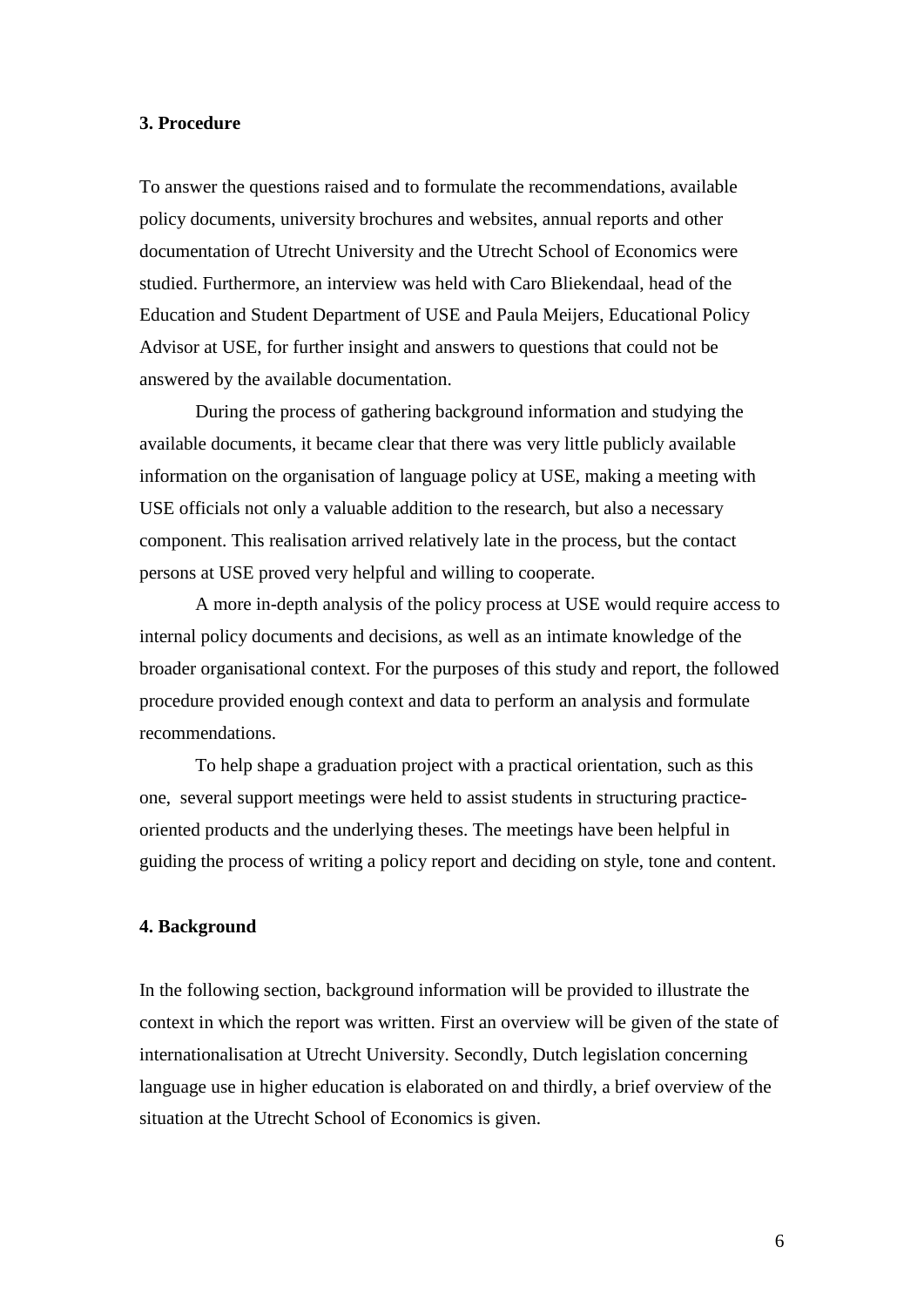### **4.1 Internationalisation at Utrecht University**

The Strategic Plan 2009-2013 of Utrecht University is very clear about the university's international perspective: "Quality does not have a nationality". Internationalisation objectives include attracting more talented foreign students for master's and PhD programmes, increasing the number of foreign researchers and teachers and developing joint programmes, courses and degrees with international partners (Universiteit Utrecht, 2009, p. 43).

The recently published Strategic Plan 2012-2016 displays a shift in focus. Internationalisation is less explicitly mentioned as a goal and the overall focus has shifted towards the performance agreements that have been made with the Ministry of Education, Culture and Science<sup>1</sup>. Nevertheless, international ambitions are clearly visible throughout the strategic plan and exemplified by the wish to optimise international cooperation and establish an international research talent plan for the newly formulated strategic themes, Life Sciences, Sustainability, Institutions and Youth & Identity. In a section dubbed "Proud to have achieved 2000-2010" in the Education section of the plan, the large number of English-medium programmes is mentioned. Currently, Utrecht University has 4 English-taught bachelor's programmes, 81 English-taught master's programmes, 200 English-taught courses for exchange students and Europe's largest summer school (Universiteit Utrecht, 2012b, p. 15).

The university's annual reports for 2010 and 2011 make no explicit mention of the attainment of the recruitment goals, but they do mention the distribution of scholarships to foreign students, the development of student recruitment plans outside the Netherlands, especially in Germany, and the implementation of the first activities of the foreign staff recruitment plan (Universiteit Utrecht, 2012a, p. 23).

http://www.uu.nl/NL/Informatie/studenten/actueel/Pages/UniversitairStrategischPlan2012-2016.aspx)

 $\overline{a}$ 

<sup>1</sup> "The Strategic Plan contains performance agreements on education, research, valorisation and the relation between direct/indirect costs. Each university has made such agreements. Part of the education budget will be granted based on whether or not the performance goals are met. A university that fails to meet performance goals will receive fewer funds." (from: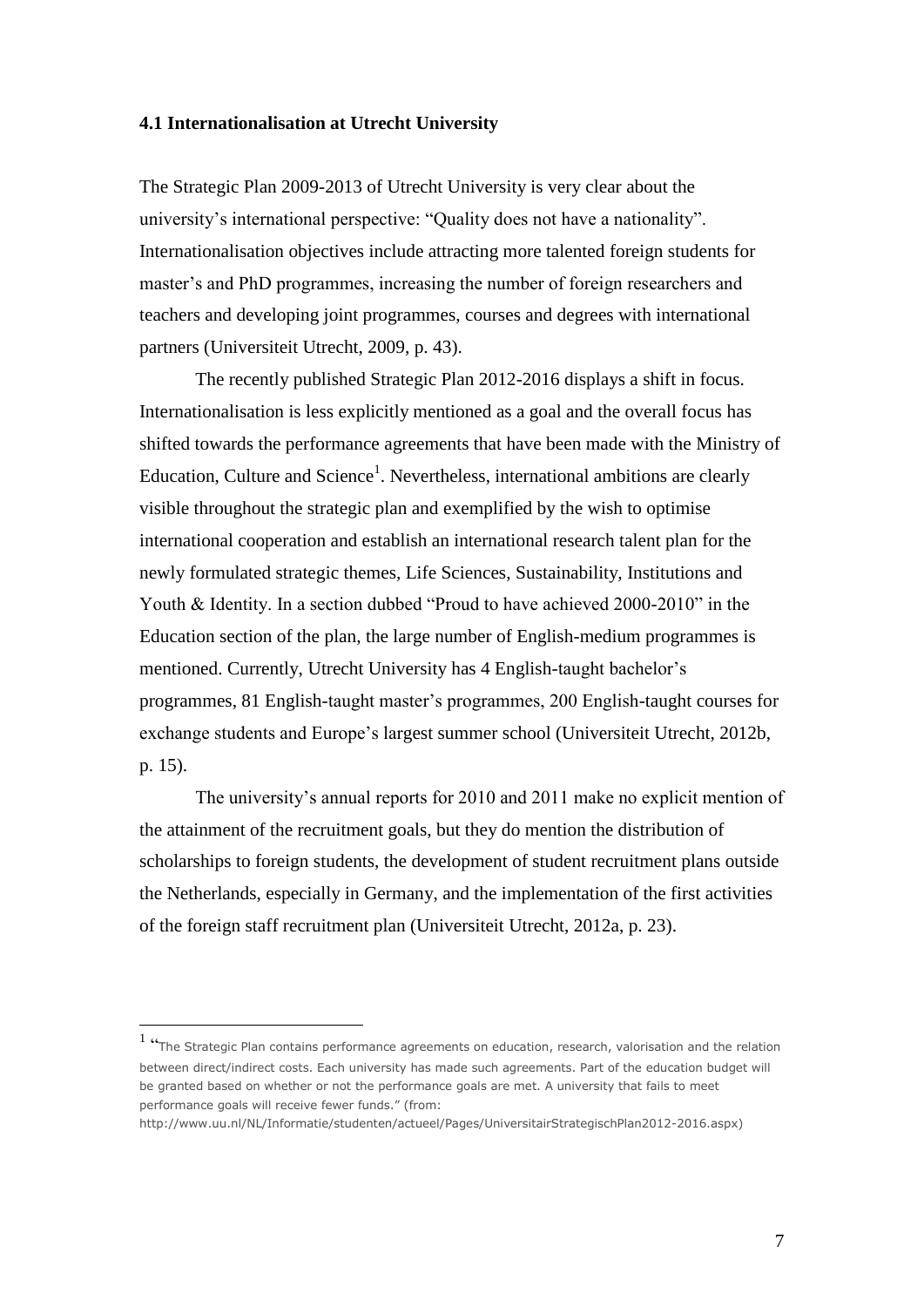From these documents, it can be concluded that Utrecht University has a strong international focus and is continuing the development of international projects and plans, including English-taught degree programmes.

### **4.2 Dutch legislation on the instruction language**

Language use in Dutch higher education is covered by the law. The Dutch Higher Education and Scientific Research Act (WHW) states in article 1.3.5 that institutions of higher education are tasked with the advancement of Dutch students' ability to express themselves in the Dutch language. Article 7.2 establishes Dutch as the language of instruction and examination, but allows for exceptions in three cases:

- a). Another language can be used if the programme is a study of the language in question.
- b). Another language can be used within the framework of a guest lecture given by a lecturer who does not speak Dutch.
- c.) Another language can be used if the specific nature, design or quality of the programme, or the origin of the students so necessitates, in accordance with a code of conduct, laid down by the institution's board.

In 2004, Utrecht University established a Code of Conduct for Languages, based on WHW article 7.2 sub c. The preamble of this code of conduct, noting among other things international recruitment of staff and students and the university's promotion of international experiences for their staff and students, establishes the international character of Utrecht University. It also serves as the context by which education in a language other than Dutch can be justified if article 7.2 sub a or b do not apply.

The rest of the code of conduct consists of articles that organise the practicalities of teaching in a language other than Dutch. Decision-making on which programmes are taught in a different language, as well as responsibility for adequate language skill levels of teaching personnel are dealt with on the faculty level and are relegated to the dean. Education and Examination Regulations for programmes in a language other than Dutch must specify the language(s) of instruction and entry requirements, including the way they are measured and they must be available in the language in question. Finally, entry requirements for bachelor's programmes in another language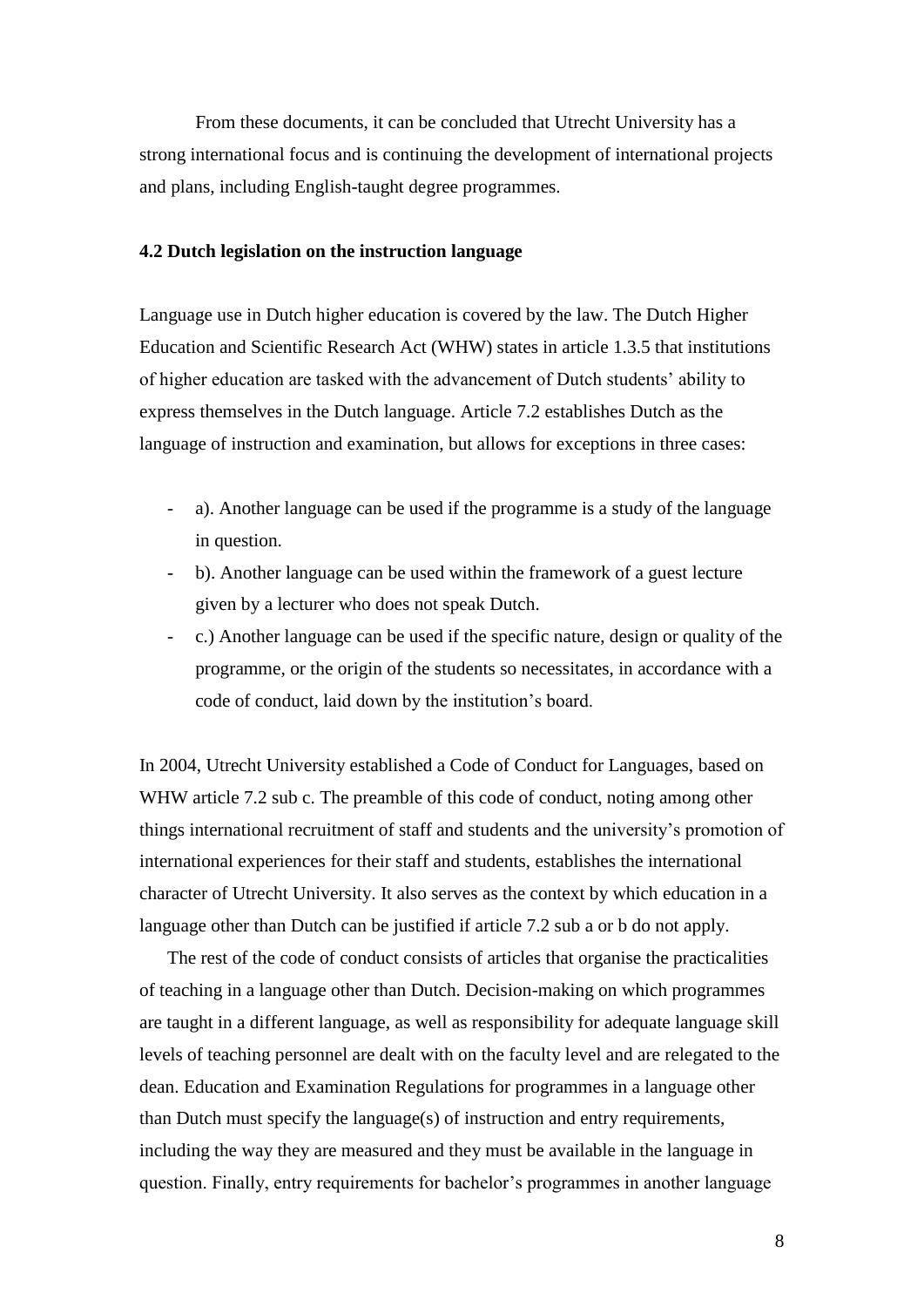cannot exceed those of the regular programme in terms of weight and the conversion of an academic programme to another language of instruction may not increase the number of study credits or be harmful to the interests of the students in any way (Universiteit, Utrecht, 2004).

The law and the Code of Conduct for Languages allow for a broad interpretation of the necessity to teach in a language other than Dutch. This makes the large number of English-taught programmes possible and further considerations are left at the faculty level.

#### **4.3 English-medium teaching at USE**

Moving on to the case at hand, a short overview of the situation is needed. The Utrecht School of Economics is the economics department of the faculty of Law, Governance and Economics and currently has four English-taught programmes. Three economic master's programmes are offered as well as an undergraduate economics and business economics programme that exists in two variants, a Dutch-taught one and an English-taught one.

Economics programmes of Dutch universities are generally highly internationally oriented and rank third after agricultural and technical programmes with regard to their degree of internationalisation. USE forms no exception to this rule and English can be considered the main language at USE. The undergraduate programme is especially interesting as it has a Dutch and an English track that are completely similar content-wise. Both tracks share English teaching materials and English-taught lectures, the difference is in the contact language during the weekly tutorials. The English-language track is becoming increasingly popular and according to USE officials, Dutch students increasingly opt for the English track as the Dutch track already has a lot of English language elements in it and they perceive Englishmedium instruction as an added value.

For entry into the programme, a VWO-diploma, the highest level of Dutch secondary education is needed, as it is assumed that its end terms for English are sufficient to enter in an English-medium programme. The Education and Examination Regulations for the undergraduate programme stipulate that foreign students provide proof of their proficiency in English by acquiring a Cambridge Certificate of Advcanced English of Proficiency in English, getting a overall band score of 6.0 in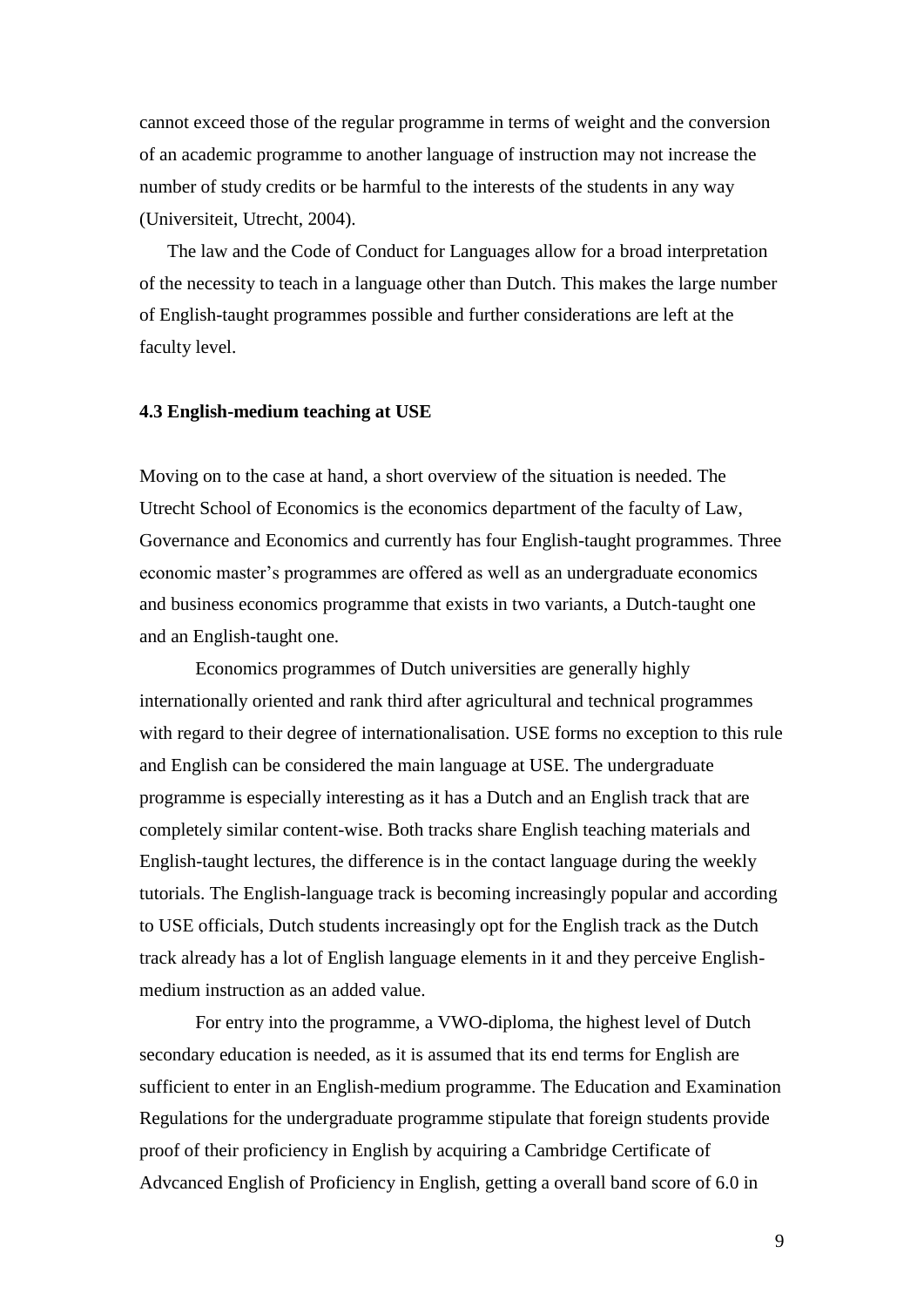the academic module of the IELTS language test, or scoring at least 83 on the internet-based TOEFL test. Native speakers of English or students with a degree from an English-speaking country are exempt from taking a language test. These regulations apply for all English-language programmes at Utrecht University.

Despite these entry requirements problems have been signalled at USE with regards to the language skills that are echoed by Grift et al. who state in a recently performed study on English-medium education at USE that "...in practice it is common to hear serious complaints about their *academic* language skills." (Grift, Meijer & Salm, 2012, p. 12). Some students appear to struggle with the language of instruction, causing a detrimental effect on their study results. In order to be able to intervene early and prevent students from dropping out or receiving a negative Binding Study Advice, forcing them to leave the programme, all first-year students of the undergraduate economics programme will take a mandatory diagnostic language test in the first block of the upcoming academic year. Based on the results of the test, students may be strongly advised to work on their English language skills before it becomes a problem with regards to their study results. There are no strict consequences to the test for the students, but it serves as an early monitor to optimise study results.

The teaching staff needs additional language skills as well and since all staff teaches in English, their language skills have been tested at the James Boswell Institute, a language centre affiliated with Utrecht University. Teachers who needed further training with regards to their English language skills have had follow-up courses and new personnel also has to take a language test. Language skills are also part of the evaluation framework of the Basic Teaching Qualification (BKO) process. The BKO track is designed on an individual basis and there are no additional requirements for staff teaching in English. The BKO framework of the Faculty of Law, Economics and Governance only states that teachers should have "adequate language skills in the commonly used language" (2011). There is no mention of additional skills relevant to teaching in an international setting.

There are no measures for language training in the curriculum. Academic skills are evaluated and language use is considered in the evaluation, but there are no specific evaluations of the students' English language skills. There has been a project in a first-year course that involved the proofreading of student papers by language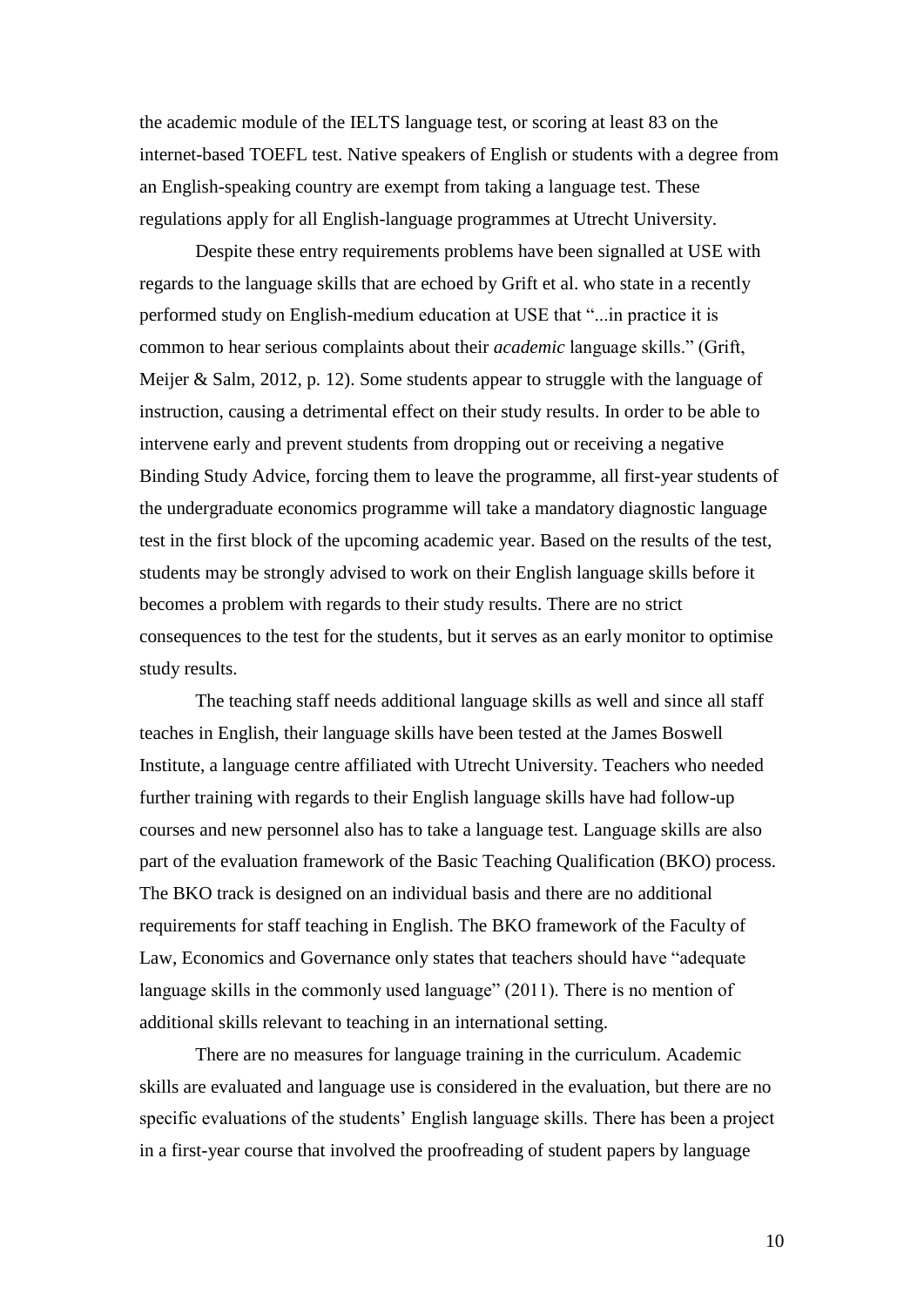experts, but the students reportedly did very little with the feedback and the project was discontinued.

Overall, it can be stated that there is little explicit language policy at USE and that it is mostly centred on the minimum language skill requirements for students and staff.

### **5. Report and recommendations**

An overview of the situation at USE and the existing language policy and measures is not enough to base recommendations on, as a theoretical basis is needed. To this end research documents and other documentation on English-medium teaching and internationalisation in Dutch higher education were studied. It is important to note that the report is a case study on a micro-level. It deals with the situation at an already heavily internationalised university department and therefore, considerations that play important roles at the macro-level are less relevant.

The role of Dutch as a language of science and culture is a crucial element in the debate on internationalisation and the 'anglification' of Dutch higher education, but the report is concerned with the practicalities and policy implications of Englishmedium teaching in action and has moved past this point in the debate. The focus points in the examination and analysis of the language policy at USE are policy structure, evaluability, quality control, facilitation and student and teacher skill requirements. In the following sections, the recommendations that have been made in the policy report will be discussed and elaborated on.

### **5.1 Putting language on the policy agenda**

The recommendations to put language on the policy agenda and to aim to receive *distinctive quality feature internationalisation* accreditation from the NVAO serve to ensure a more coherently structured language policy at USE. The focus on policy structure and evaluability can also be found in other documents on the matter. The Education Council of the Netherlands recommends that institutions of higher education write a clearly motivated vision on internationalisation and that they formalise skill requirements (Onderwijsraad, 2011). Any policy process benefits from a cycle of agenda-setting, policy shaping, decision making, implementation and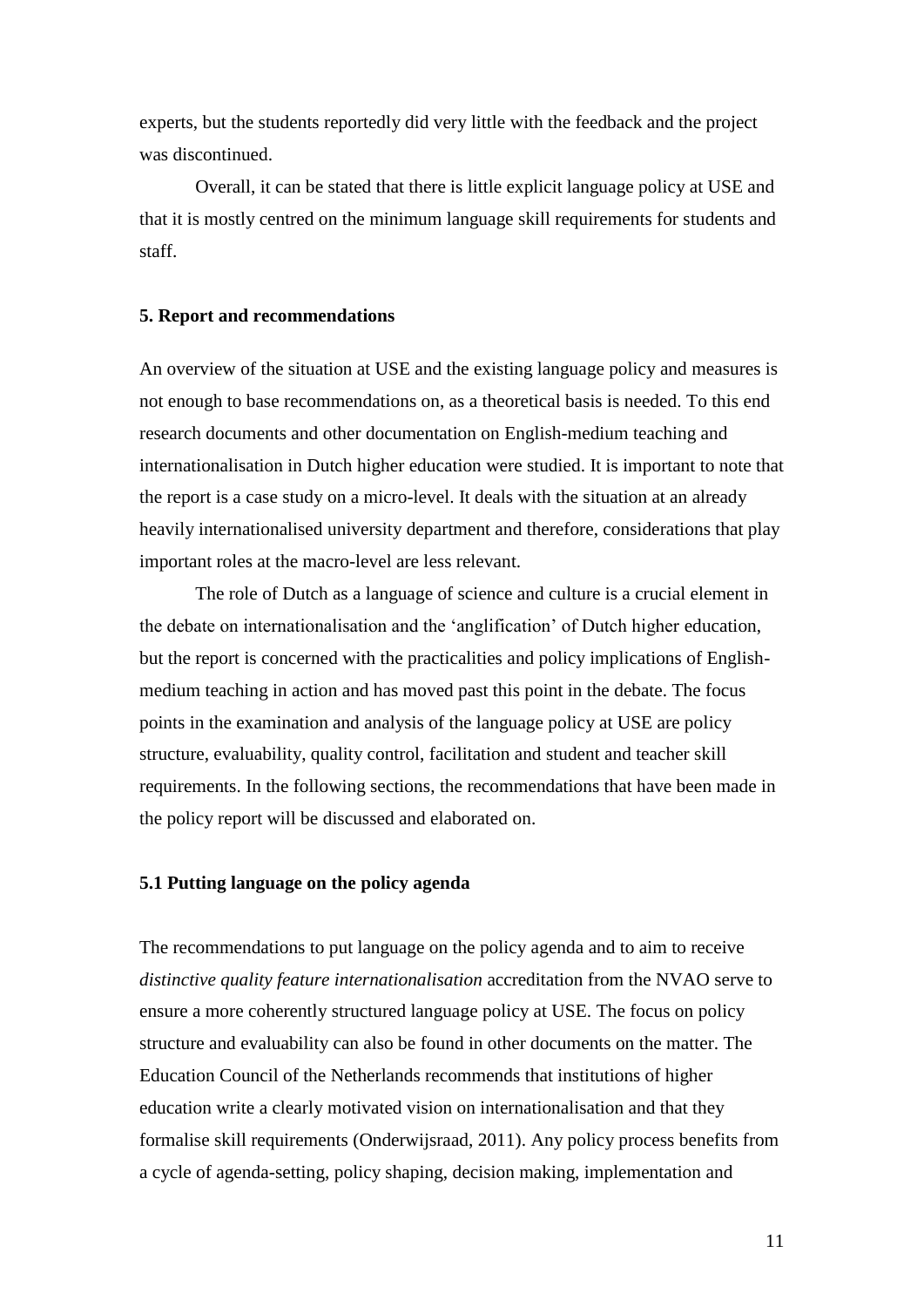evaluation and a coherent approach promotes optimal monitoring and evaluation. Language is difficult to pin down as a singular element as it entails many facets in practice. A comprehensive approach to language policy can ensure that "nothing is forgotten" and that decisions on language measures are made from a broad context.

The evaluation and accreditation process of the NVAO demands a structural approach to policy plans and thorough self-evaluation. Receiving a quality accreditation for internationalisation is a reward in itself, but the process towards receiving it provides an excellent context to shape and develop internationalisation policy, and with it language policy. A central internationalisation policy with clearly specified language goals and intended learning outcomes facilitate decision-making on evaluation measures, content and language in the curriculum and the allotment of resources.

### **5.2 Formalising skill requirements for teachers**

Skill requirements for teachers in an English-medium environment, is one of the most prominent focus points in the internationalisation debate. The quality of education in "the international classroom" is one of the chief concerns of critics of the rapid increase of English-taught programmes and research supports the notion that the quality of education is affected by the linguistic and intercultural competence of the teachers.

Studies by Vinke et al. (1998) and Klaassen (2001) are often cited for their findings on teacher performance in an English-medium setting. Teachers who teach in a language that is not their mother tongue, feel they are less flexible in communication with students and less able to express themselves accurately and therefore not able to teach optimally. Annemieke Meijer, researcher at the Utrecht University for Education and Learning, teaches courses for teaching staff in an English-medium setting. From her research and teaching experience, these problems are also present at Utrecht University. According to Meijer, improving the fluency of the teachers is a good way of building the teachers' confidence and improving the quality of their education, but language skills are not the only important factor.

A recent study on the impact of the language instruction on the student evaluations of their academic programme, performed at USE by Grift et al. concluded that students in both the Dutch-medium and the English-medium programme,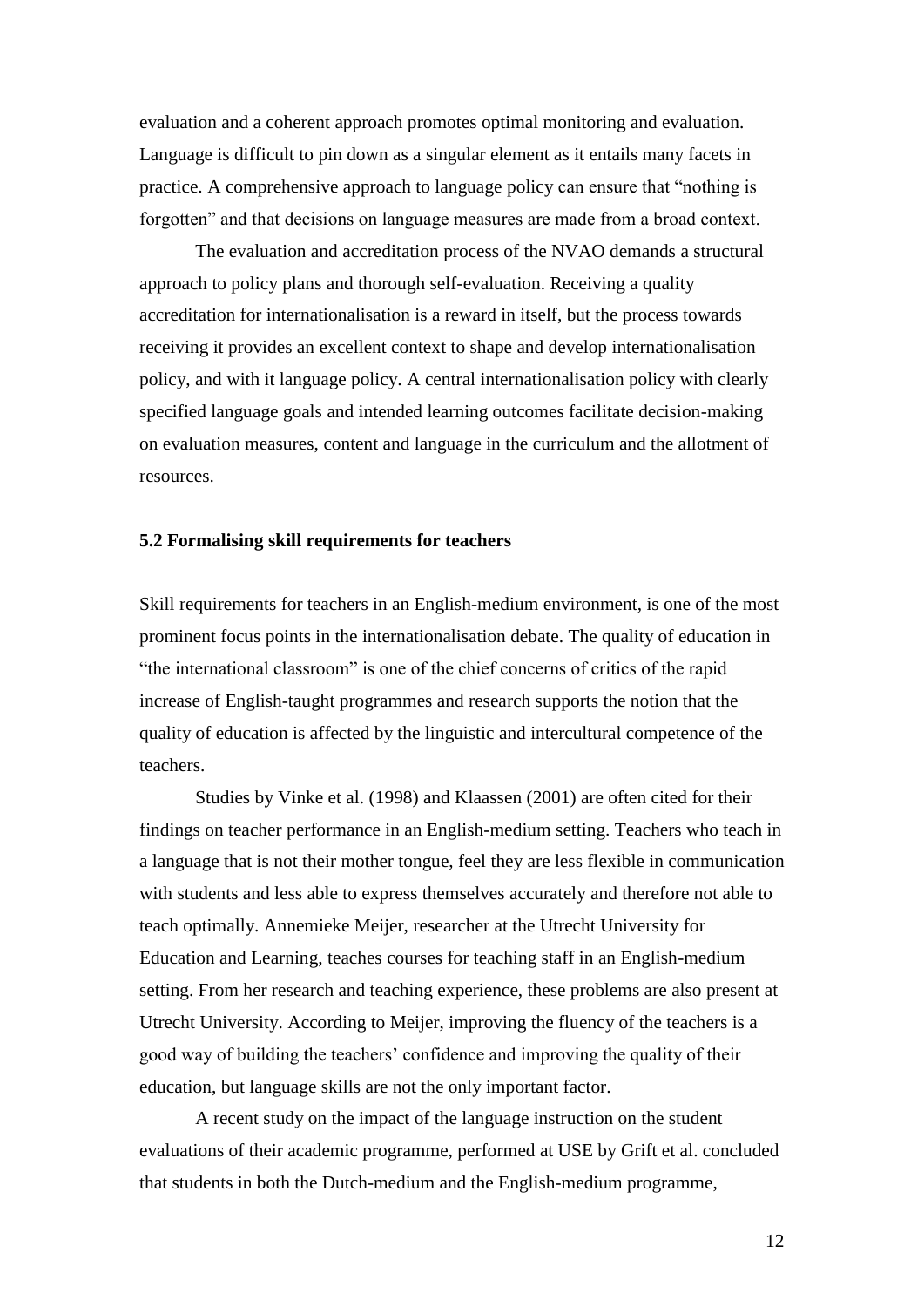primarily judge their teachers on their didactic skills and less so on their language skills (Grift et al., 2012). Intercultural didactic competence is another important facet of English-medium teaching and the cultural diversity of the students in an international setting demands that teachers are sensitive to the learning expectations and habits of the students. These skills should also be defined and formalised in order for USE to monitor the skills of their teachers and guarantee the quality of education.

A 2005 concept memo of a Utrecht University internal internationalisation workgroup shows that teacher skills are considered crucial to a high quality of education. Aside from recommending language skills and intercultural didactic skills become part of the evaluation framework of the BKO, the workgroup also suggest a 'Binding Teaching Advice'. In the case that a teacher turns to be insufficiently skilled to teach in an English-medium environment, he or she may be exempt from teaching in English-medium programmes until relevant training courses have been completed. The suggestion of a 'Binding Teaching Advice' is a strong expression of the need to monitor teachers' skills in an international setting. Supplementary evaluation criteria, besides language skills, in the BKO-track for teachers in an international setting are advisable to ensure teacher quality is not only monitored through language skills.

#### **5.3 Student skill requirements and language training**

The entry requirements for English-medium programmes at Utrecht University clearly defined, but next year's diagnostic test for first-year students shows that the language level of students in the English track of the undergraduate programme is a concern. With its English-medium programmes, USE aims to produces students that are well prepared for an international professional environment. In the current structure, language is a medium for international education but it could also be a very worthwhile goal. In a feasibility study of large-scale university language training, Van Leeuwen (2003) notes that English-medium teaching is a viable way to provide language training. With the use of Content and Language Integrated Learning (CLIL), students can improve their language skills while studying in the regular content courses of their academic programme.

High-level language skills are a valuable asset in an international professional and academic environment and a stronger focus on the development of language skills in the undergraduate programme could raise the quality of education at USE. Defining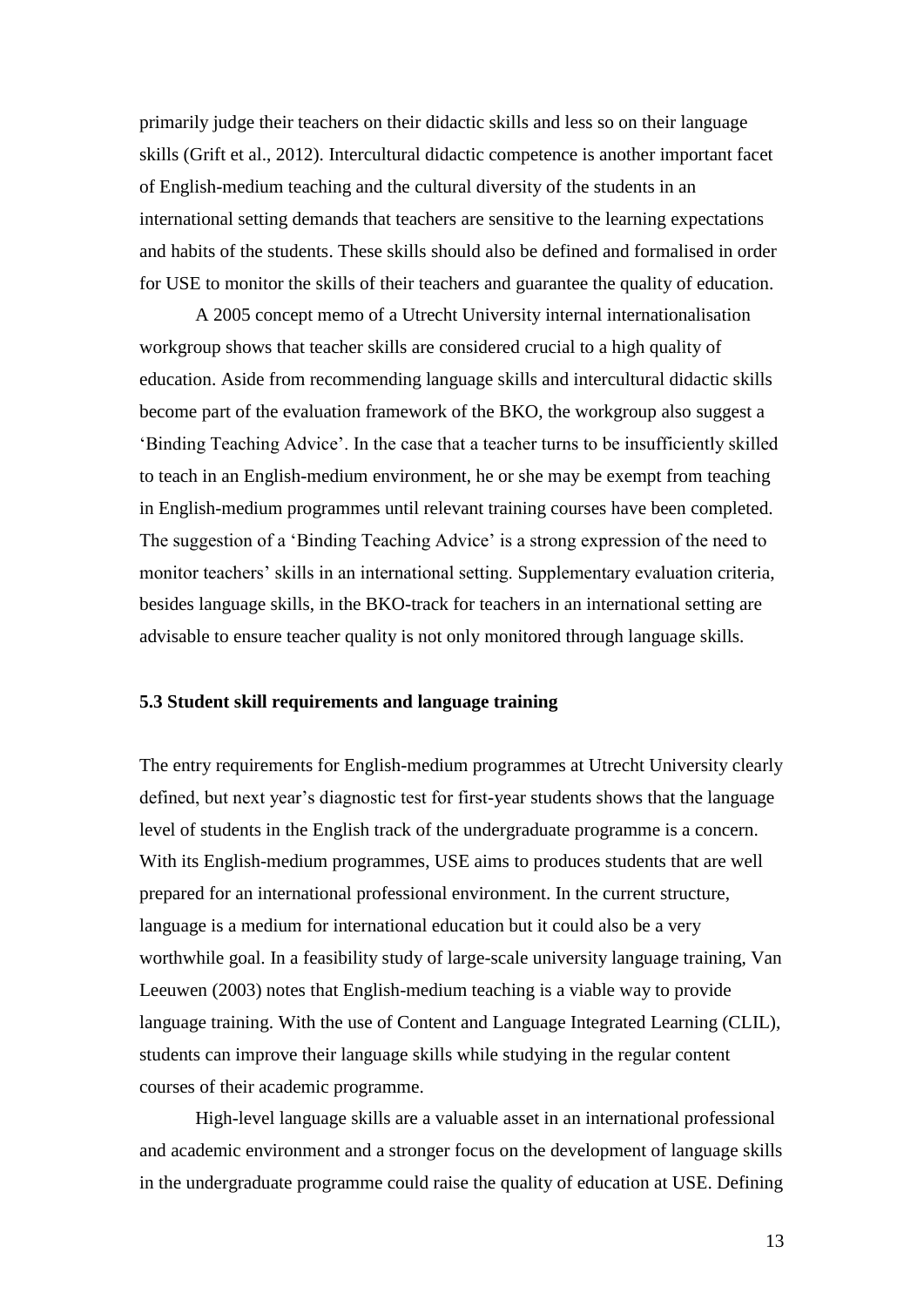intended language skill levels for students could be done along the lines of the Common European Framework of Reference for Languages (CEFR) and they could be incorporated into the education plan for academic skills. Academic skills are already monitored and part of the examination of content courses and a similar strategy could be implemented for language skills.

There are many theories focused on effective second language acquisition and in the academic context a stimulating learning environment is important. An important component of such an environment is linguistic input. Krashen's input hypothesis (Krashen, 1981) states that the optimal input for a language learner is that of one level above the learner's level. Since students in an English-medium academic programme already need an advanced degree of language proficiency, the linguistic input in the academic setting must be of a very high standard for the students to benefit and learn from it. This means input from teaching materials and teachers must be of a high level and adds to the importance of highly qualified teachers.

Lectures and tutorials in English provide an interactive learning environment and a high volume of linguistic input, but other skills need to be acquired as well. Language and language use play an important role in academic skills and are closely linked to productive skills like presenting and writing. If USE chooses to develop the students' language skills through CLIL, special attention must also be given these productive skills. As academic skills are already evaluated, the form of examination and evaluation may be reconsidered. Research by Lee (2011) and Rijlaarsdam et. Al (2005) on the acquisition of writing skills have shown that students benefit greatly from (peer) feedback in the writing process. Separate evaluation of language skills in examinations through productive skills (writing, presenting) and feedback mechanisms can greatly improve the language skills of the students during their regular curriculum.

The way this is to be incorporated into the curriculum is a matter for further consideration and perhaps further research, but it is highly likely that investments will have to be made in support and training facilities for students. Feedback on language use in academic writing may have to be given by language experts as it cannot be expected of the teaching staff to be language teachers as well. The design of the curriculum could be adapted to include single lectures devoted to language skills and a greater emphasis on examination through writing and presenting with as little as possible compromise to the academic content in the course.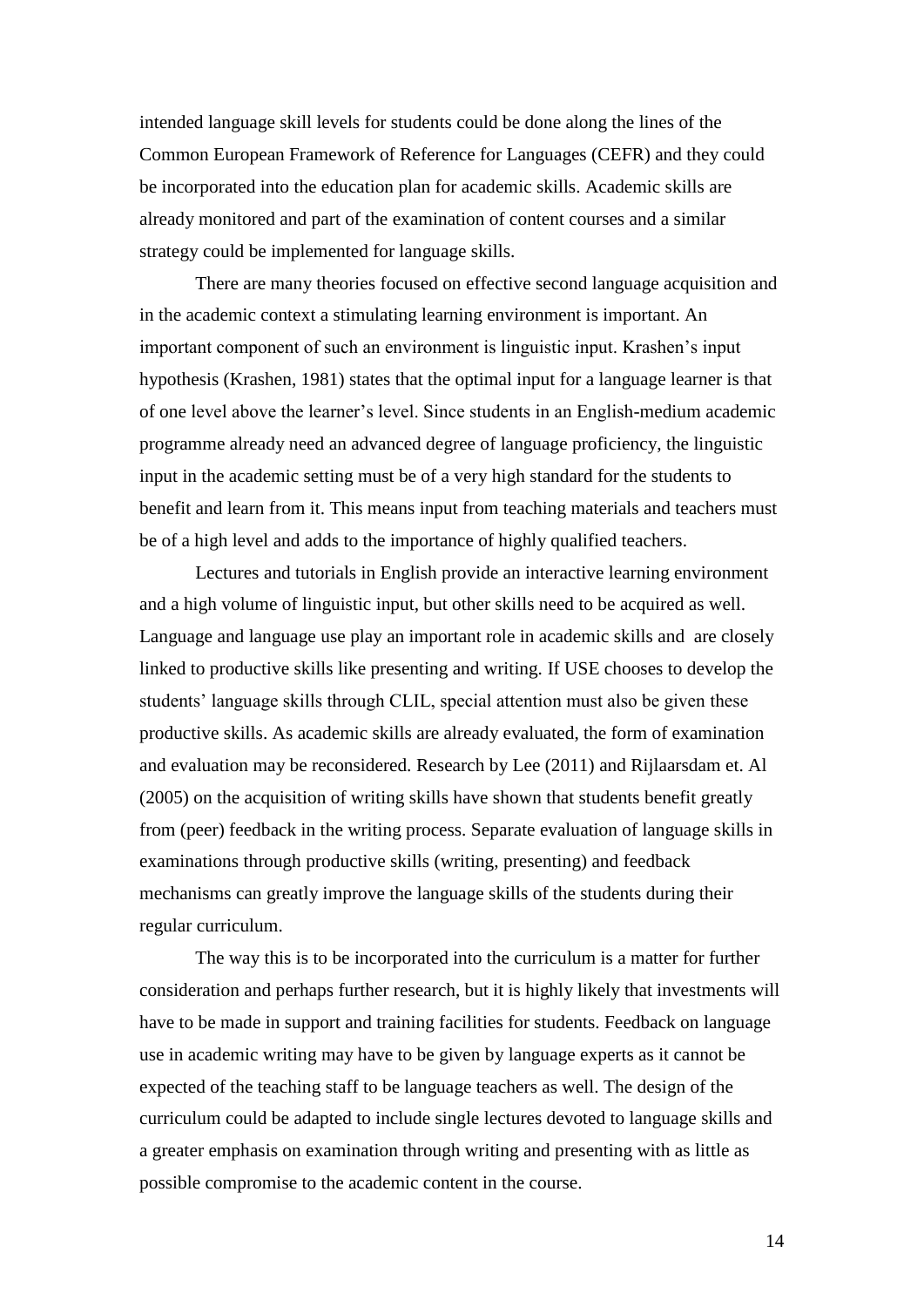Improving the academic language skills of students is a general goal of higher education, but in an international setting like the programmes at USE, delivering students with excellent English language skills to the international professional and academic arena should be a priority and a benchmark for the quality of its education. Incorporating language training in the curriculum may be a very difficult objective to realise from an organisational and financial perspective, but it may be well worth the investment in terms of learning outcomes and the quality of education.

To investigate this further, the Dutch system of bilingual Dutch-English secondary education that is rapidly developing could be an interesting reference for CLIL in practice.

#### **6. Conclusion**

The main question that is answered in this thesis is: What does the language policy of the Utrecht School of Economics look like and what, if any, recommendations for improvement can be made. To this end, a policy report was written, containing five recommendations. Written as unsolicited advice, the report is to be considered a perspective on the organisation of international education from the domain of linguistics and language policy. The recommendations advocate a more structural approach to language policy in an internationalisation context and a stronger focus on student language training for a higher quality of education.

Perhaps the most important recommendation is the first one to "put language on the policy agenda". A more coherent approach to language policy might prove to provide the frameworks for effective quality control and the continuing improvement of the quality of education, instead of dealing with language when necessary. The recommendation to aim to receive the *distinctive quality feature internationalisation* provides a way to add an internationalisation context to the further formalisation of language policy. The certification process provides an incentive to tackle and optimise the policy frameworks as well as an opportunity to distinguish the programmes at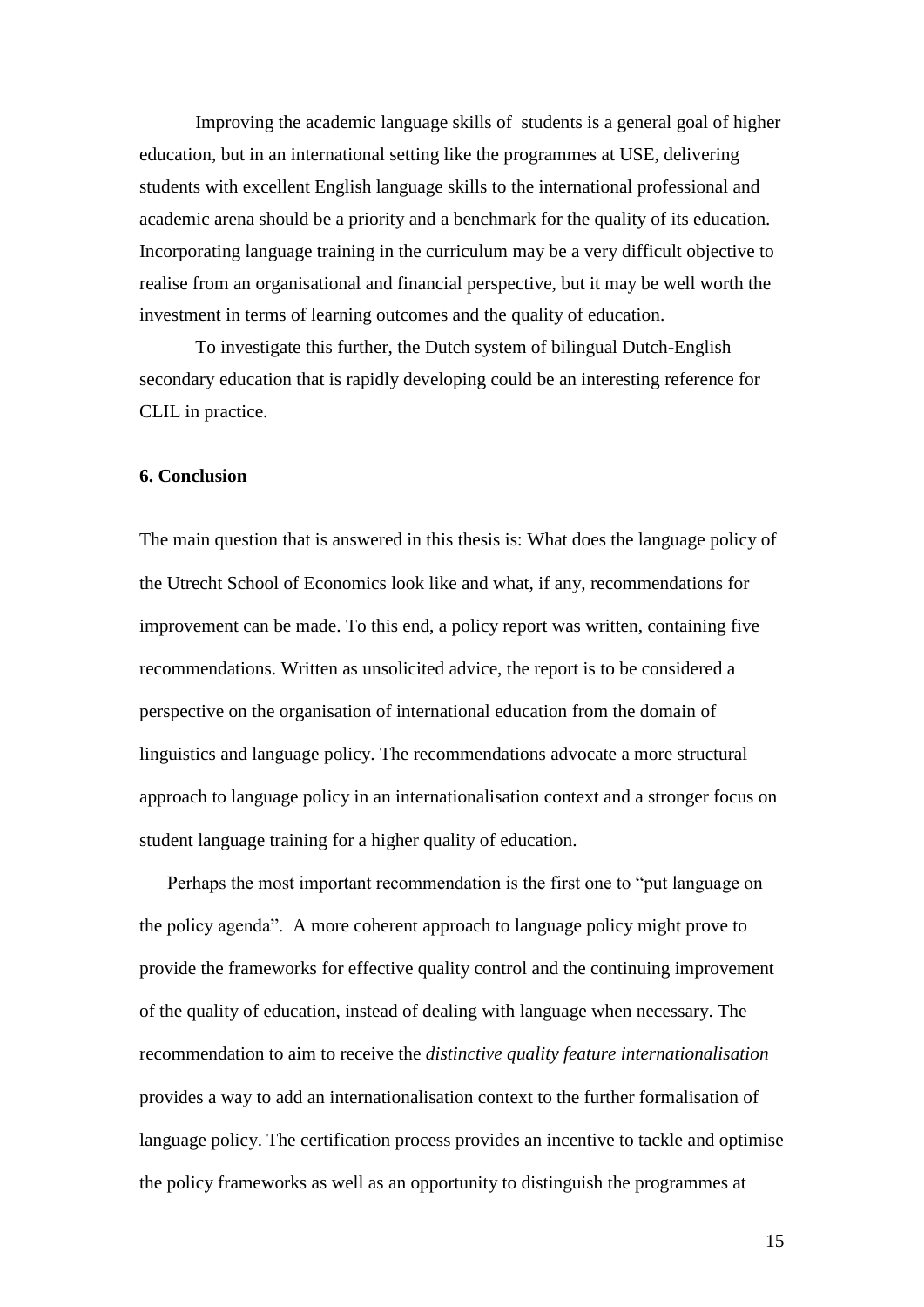USE on the basis of their quality of internationalisation.

As the Utrecht School of Economics is at the front lines of internationalisation, the approach to internationalisation and language policy might provide a blueprint for other departments and faculties at Utrecht University.

Follow-up research could be performed at other Dutch universities, as there are academic programmes, Bsc and Msc International Business in Maastricht for instance, that have already been awarded the *distinctive quality feature internationalisation.* Comparative research of language and internationalisation policy at departments that are a step further in the internationalisation process, might provide valuable insights for the policy-shaping process at USE and Utrecht University.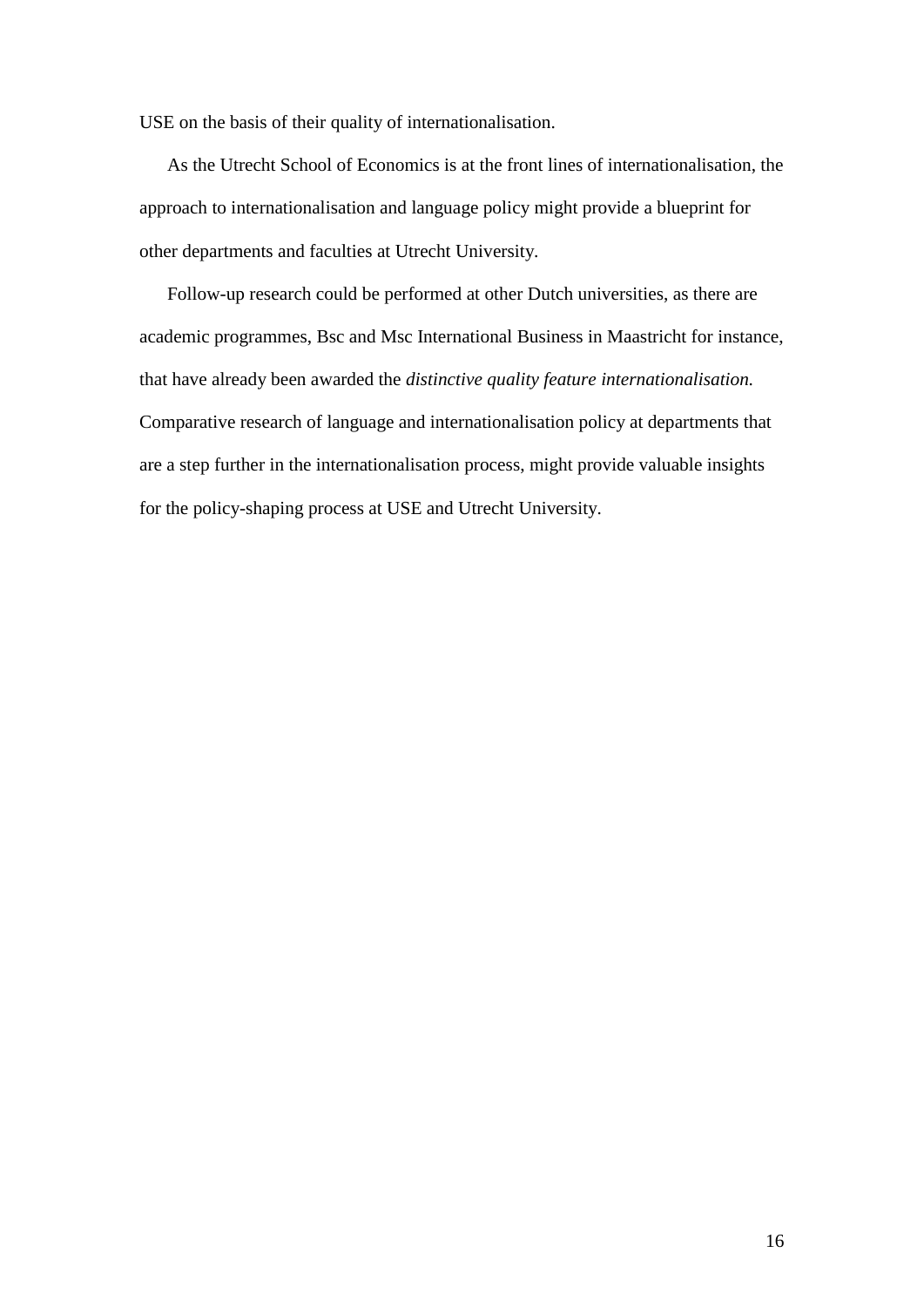### **Bibliography**

Adviesnota werkgroep Internationalisering. (2005). *Internationalisering & Engelstalig Onderwijs aan de Universiteit Utrecht* (concept). Available from: [https://www.surfgroepen.nl/sites/Documail/Shared%20Documents/Documail%202004-](https://www.surfgroepen.nl/sites/Documail/Shared%20Documents/Documail%202004-2005%20nota%2004.242%20-%2005.225/05.154.internationalisering.pdf) [2005%20nota%2004.242%20-%2005.225/05.154.internationalisering.pdf](https://www.surfgroepen.nl/sites/Documail/Shared%20Documents/Documail%202004-2005%20nota%2004.242%20-%2005.225/05.154.internationalisering.pdf)

Faculteit Recht, Economie, Bestuur en Organisatie. (2011). *Regeling Basis- en Seniorkwalificatie Onderwijs BKO-SKO.* Universiteit Utrecht. Available from: [http://www.uu.nl/faculty/leg/NL/onderwijs/Documents/Regeling%20BKO%20SKO%20Onderwijs%20](http://www.uu.nl/faculty/leg/NL/onderwijs/Documents/Regeling%20BKO%20SKO%20Onderwijs%20REBO%202011.pdf) [REBO%202011.pdf](http://www.uu.nl/faculty/leg/NL/onderwijs/Documents/Regeling%20BKO%20SKO%20Onderwijs%20REBO%202011.pdf)

Grift, Y., Meijer, A. & Salm, F. van der. (2012). The Impact of the Language of Instruction: how Economics Students in the Netherlands evaluate an English-taught Undergraduate Programme. *Tjalling C. Koopmans Research Institute Discussion Paper Series 12-02.* Utrecht. Available from: [http://www.uu.nl/SiteCollectionDocuments/REBO/REBO\\_USE/REBO\\_USE\\_OZZ/12-02.pdf](http://www.uu.nl/SiteCollectionDocuments/REBO/REBO_USE/REBO_USE_OZZ/12-02.pdf)

Klaassen, R. (2001). *The International University Curriculum. Challenges in English-Medium Engineering Education*. Delft: dissertation.

Krashen, S.D. (1981). *Second Language Acquisition and Second Language Learning.* Available from: [http://www.sdkrashen.com/SL\\_Acquisition\\_and\\_Learning/SL\\_Acquisition\\_and\\_Learning.pdf](http://www.sdkrashen.com/SL_Acquisition_and_Learning/SL_Acquisition_and_Learning.pdf)

Lee, L. (2011). Focus-on-form through peer feedback in a Spanish-American telecollaborative exchange. *Language Awareness, 20* (4), 343-357.

Leest & Wierda-Boer. (2011). *Talen in het hoger onderwijs.* Ministerie van Onderwijs, Cultuur en Wetenschap. Available from: [http://www.onderwijsraad.nl/upload/publicaties/647/documenten/talen](http://www.onderwijsraad.nl/upload/publicaties/647/documenten/talen-in-het-hoger-onderwijs.pdf)[in-het-hoger-onderwijs.pdf](http://www.onderwijsraad.nl/upload/publicaties/647/documenten/talen-in-het-hoger-onderwijs.pdf)

Nederlands-Vlaams Accreditatie Organisatie (NVAO). (2011). *Frameworks for the assessment of internationalization.* Available from:

[http://nvao.com/page/downloads/Kaders\\_BKK\\_Internationalisering\\_Frameworks\\_for\\_the\\_Assessment](http://nvao.com/page/downloads/Kaders_BKK_Internationalisering_Frameworks_for_the_Assessment_of_Internationalisation_14-11-2011.pdf) [\\_of\\_Internationalisation\\_14-11-2011.pdf](http://nvao.com/page/downloads/Kaders_BKK_Internationalisering_Frameworks_for_the_Assessment_of_Internationalisation_14-11-2011.pdf)

Onderwijsraad. (2011). *Weloverwogen gebruik van Engels in het hoger onderwijs.* Available from: [http://www.onderwijsraad.nl/upload/publicaties/646/documenten/weloverwogen-gebruik-van-engels](http://www.onderwijsraad.nl/upload/publicaties/646/documenten/weloverwogen-gebruik-van-engels-in-het-hoger-onderwijs.pdf)[in-het-hoger-onderwijs.pdf](http://www.onderwijsraad.nl/upload/publicaties/646/documenten/weloverwogen-gebruik-van-engels-in-het-hoger-onderwijs.pdf)

Rijlaarsdam, G., Braaksma, M., Couzijn, M., Janssen, T., Kieft, M., Broekkamp, H. & Bergh, H. van den. (2005). Psychology and the teaching of writing in 8000 and some words. *The British Psychological Society, II* (3), 127-153.